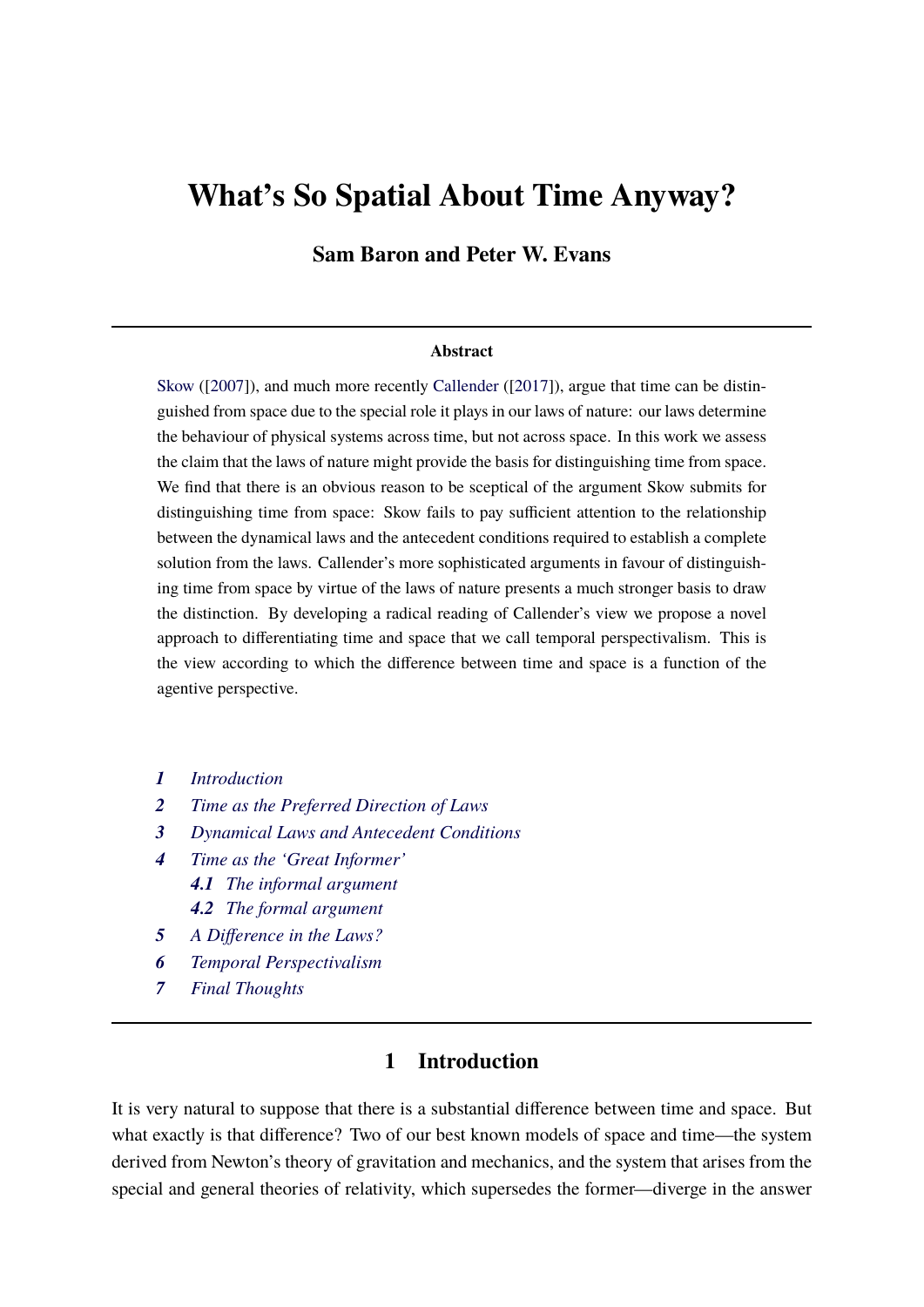they provide to this question. In Newtonian spacetime, time is clearly and definitively distinct from the spatial dimensions, whereas in generally relativistic spacetime temporal and spatial dimensions are inexorably interwoven. The shift from Newtonian to relativistic mechanics may seem to bring with it the death of difference. But there is some distinction to be drawn between spacelike and timelike orientations in relativistic spacetime, a distinction that is ultimately encoded within both the mathematical signature of its metric and its causal structure.

There have been two attempts in recent times to clarify the exact difference between time and space. Both of these accounts, though independent, emphasise the unique role that time plays in the laws of nature: our laws determine the behaviour of physical systems across time, but not across space. The first of these accounts, due to [Skow](#page-23-0) ([\[2007\]](#page-23-0)), claims that the reason we never have evolution in a spatial direction is that such a schema would leave us with a paucity of information concerning physical behaviour in a four-dimensional spacetime region. That is, given information at, say, some location in space for all time, any physical laws resembling our current laws will not provide complete information concerning what is going on everywhere else at any time. The second of these accounts, due to [Callender](#page-22-0) ([\[2017\]](#page-22-0)), claims that time is the 'great informer' in the sense that it discriminates the direction in the manifold of events in which the laws of nature provide maximal determination of the behaviour of physical systems. That is, given certain properties of a large class of our laws, the direction in which these laws work most informatively aligns with the temporal direction.

In this work we assess the general claim that the laws of nature might provide the basis for distinguishing time from space by looking specifically at the claims of Skow and Callender. After we present Skow's account in [§2,](#page-1-0) we outline in [§3](#page-3-0) an obvious reason to be sceptical of the argument Skow submits for distinguishing time from space. In short, Skow fails to pay sufficient attention to the relationship between the form of dynamical laws and the dimensionality of the antecedent conditions required to establish a complete solution from the laws. In [§4](#page-8-0) we turn to Callender's more sophisticated arguments in favour of distinguishing time from space by virtue of the laws of nature. We find these arguments to be a much stronger basis to draw the distinction. In [§5](#page-12-0) we differentiate between two readings of Callander's arguments: a conservative reading and a radical reading. In [§6](#page-17-0) we develop the radical reading of Callender's view into an appraoch that we call temporal perspectivalism. This is the view according to which the difference between time and space is a function of the agentive perspective.

# **2 Time as the Preferred Direction of Laws**

<span id="page-1-0"></span>[Skow](#page-23-0) ([\[2007\]](#page-23-0), p. 237) outlines the following position concerning the distinction between the spatial and temporal directions in spacetime:

Timelike and spacelike directions play different roles in the laws of physics [. . . ] Those laws govern the evolution of the world in timelike directions, but not in spacelike directions.

Skow takes the fundamental difference between time and space to be that the laws of physics determine behaviour by evolution in time, but they do not determine behaviour by evolution in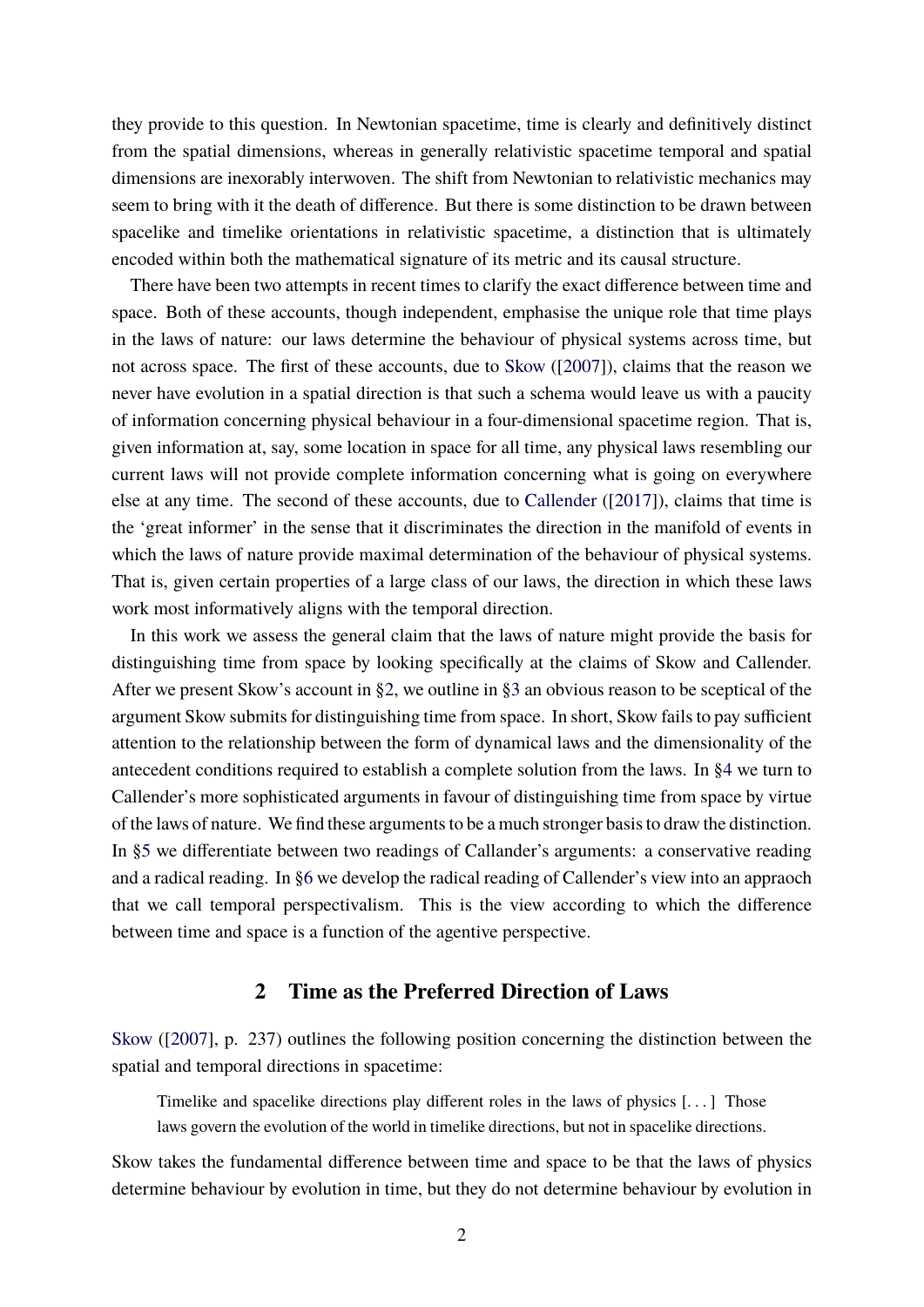space. This is not supposed to be a trivial claim; evolution is not to be interpreted analytically as evolution 'in time'. Rather we are to think of evolution as the determination of physical behaviour in some spatiotemporal direction, where that direction is determined by the relation between the laws of physics and the data required by the laws: the antecedent data comprises some subset of the complete information describing physical behaviour in some four-dimensional spacetime region and the laws determine the complete information given this antecedent data. Here is [Skow](#page-23-0) ([\[2007\]](#page-23-0), p. 237):

Roughly speaking, by 'the laws govern the evolution of the world' in some direction I mean that the laws, together with complete information about what is going on in some region of spacetime, yield complete information about (or assign probabilities to complete descriptions of) what is going on in regions of spacetime that lie in that direction from the initial region.

Thus, given an amount of information concerning some subset of spacetime that corresponds to the data required to provide a well-posed initial value problem for some physical laws, we can produce enough information to describe physical behaviour in some four-dimensional spacetime region, and the direction from the initial region to the complete region is the direction of evolution. This is straightforwardly the case when the direction of evolution coincides with the direction of time. We take initial data on some spacelike surface and employ physical laws that require such data in order to determine the behaviour of some system throughout some four-dimensional region that includes the spacelike surface as an initial temporal boundary, so long as the initial data and the laws comprise a well-posed initial value problem. The laws thus govern evolution from one time to another. This is precisely the general structure that is typically characteristic of physics.

Skow's claim, then, is that the distinction between time and space consists in physical laws evolving in the direction of time, but never in the direction of space; we always take spacelike surfaces (data at a time) as initial data, our laws always govern evolution in directions normal to these surfaces, and thus evolution always occurs in the direction of timelike vectors. [Skow](#page-23-0) ([\[2007\]](#page-23-0), p. 237) says as much:

Now, timelike vectors are not tangent to any time, on any way of partitioning any given spacetime into times [spacelike surfaces]. Rather, no matter which partitioning of spacetime into times you use, timelike vectors point from one time toward others. So timelike vectors point in the directions in which the laws govern the evolution of the world.

And then continues:

The same is not true of points of space. If I know what is going on right here (at this location in space) for all time, the laws do not give me complete information about (or assign probabilities to complete descriptions of) what is going on anywhere else at any time.

Note that Skow's view is quite strong. Consider his definition of what it is for a direction in spacetime to be a temporal direction [\(Skow](#page-23-0) [\[2007\]](#page-23-0), p. 238):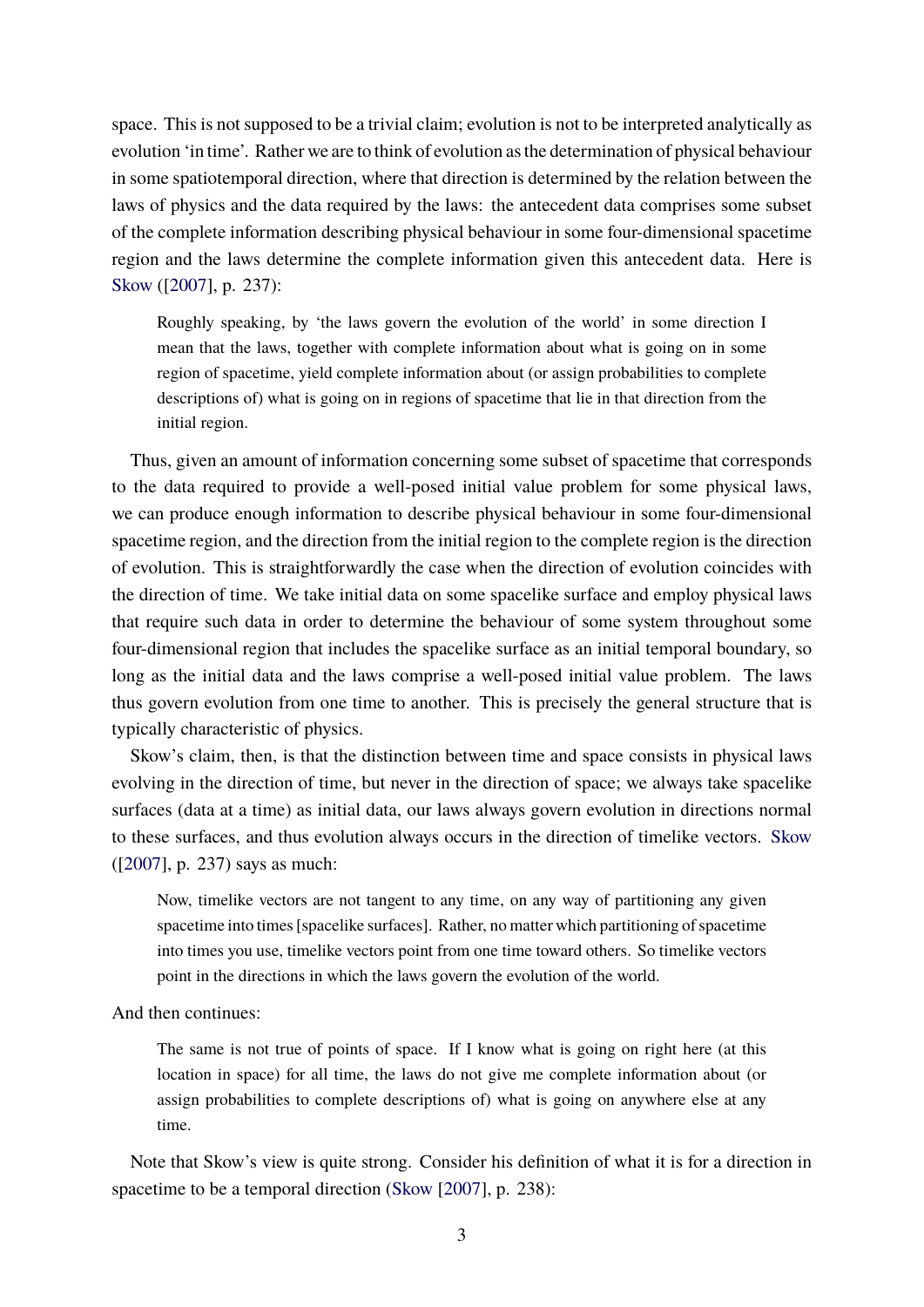LAWS: A direction (that is either spatial or temporal according to the geometry) is timelike iff it (or its opposite) is a direction in which the laws govern the evolution of the world.

Because of the biconditional in LAWS, if the laws ever govern evolution across a given direction in spacetime then that direction must be a temporal one. So there are no possible laws that govern the evolution of the world across space.

According to Skow, the reason that there are no possible laws that evolve in a spatial direction is that such a schema would leave us with a paucity of information concerning physical behaviour in a four-dimensional spacetime region. In short, such 'laws' would never provide complete information about all of spacetime. Skow defends LAWS by considering a range of putative laws that might be thought to govern the evolution of the world across space. He argues, in each case, that these 'laws' fail to yield complete information about all of spacetime.

Consider, for instance, Skow's fourth (and most realistic, because it uses actual quantum laws) example of using laws to extrapolate information across space, rather than time [\(Skow](#page-23-0) [\[2007\]](#page-23-0), p. 246):

**Example 4:** In this world, the laws of quantum mechanics govern the world. In an EPR-type experiment, there are two particles some distance apart, and if we measure the spin on one of them in some direction, we know with certainty the outcome of a measurement of spin of the other particle in that same direction, even if the measurement of events are spacelike separated. So these laws govern the evolution of the world in a spacelike direction.

Skow concedes that one can gain information about one part of spacetime based on information about a measured particle in another part of spacetime plus the laws, but goes on to argue that there is no way to use the same laws in such a case to extrapolate all of the information about the entire four-dimensional manifold. He extends precisely the same reasoning to each of the other three cases of a law governing the evolution of the world across space that he considers. In each case he admits that some information about another region of spacetime may be gained via the relevant laws, but denies that information about the whole manifold can be gathered.

In the next section, we will argue that LAWS is false. Our case against LAWS will proceed in two stages. First, we shall show that the reasoning Skow uses to defend LAWS is in error. He is not considering cases of the right type. And so while he is correct that the laws he considers do not govern the evolution of the world across space, this does little to show that such laws are impossible. Following that, we will outline a direct counterexample to LAWS from classical electromagnetism. These two stages are related: seeing the error in Skow's reasoning helps to illuminate the corresponding counterexample.

## **3 Dynamical Laws and Antecedent Conditions**

<span id="page-3-0"></span>Let us begin by considering in more depth the relationship between laws and antecedent conditions—the information that is fed into a law of nature. Ordinarily our laws strike two practical balances to achieve a complete specification of physical behaviour in a four-dimensional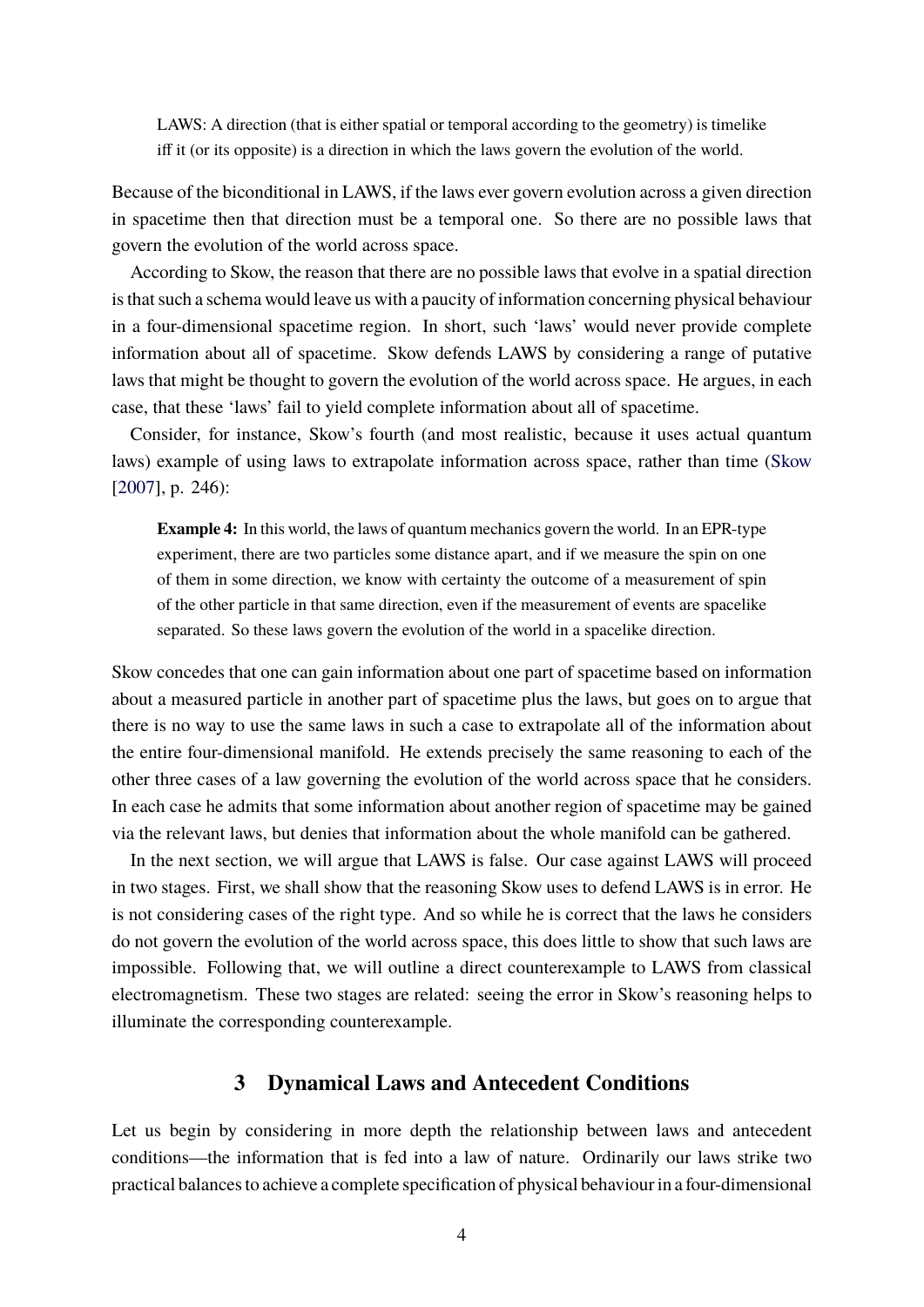spacetime region. The first is between the number of variables constituting the antecedent conditions and the order of the dynamical law; and the second is between the number of dimensional components of these variables and the corresponding dimension of the law.

As a quick illustration we can consider second-order dynamical equations, which comprise a large portion of our known physical laws. Second-order equations require the antecedent conditions to be constituted by two dependent variables; for particle dynamics we ordinarily take these to be the position and velocity initial conditions, and for field theories the field values and their first derivatives. Since we ordinarily take initial data to extend across three spatial dimensions in our actual physical laws, these laws must be three-dimensional, relating three components of each of the dependent variables to the independent variable (which we ordinarily take to represent time).

For a law to yield a representation of physical behaviour throughout a four-dimensional region of spacetime, there needs to be a correspondence between the dimensionality of the antecedent conditions and the dimensionality of the law. The role of pretty much all of our current physical laws is to extend full information about three-dimensions through one further dimension time. Thus, in order for the combination of the laws and the antecedent conditions to result in a description of physical behaviour throughout a four-dimensional region of spacetime we should at least require our antecedent conditions to describe complete information across a three-dimensional sub-region of spacetime (such as a spatial configuration at some time).

For any case in which the antecedent conditions fail in combination with the dynamical laws to yield complete information about a four-dimensional sub-region, there are two possible modifications that we could make so as to achieve such complete information. One way would be to keep the antecedent conditions as they are and apply them to more wide-reaching laws. To illustrate such a law, imagine the following highly simplified scenario.

Consider a universe in which each location in Minkowski spacetime is simply a single manyvalued property. We could think of this property as, say, colour: each location in spacetime is green, or red, or blue, and so on. Information concerning a single location in space for all time would consist in a linear series of colours on an everywhere-timelike curve through spacetime. We could now imagine a law that took this information as an antecedent condition and determined the value of this property throughout four-dimensional spacetime. For instance, given some foliation of the spacetime into non-overlapping surfaces of constant time (that is, Cauchy surfaces) the universe is a single colour at each time. Thus, given a linear series of colours on an everywhere-timelike curve through spacetime, and the law stipulating uniform colour on each Cauchy surface, we have complete information concerning four-dimensional spacetime.

A second way that we might achieve complete information is to keep our ordinary laws and expand the scope of the antecedent conditions instead, by feeding in more information. In the case where we take our laws to give evolution in time, we expect our antecedent conditions to contain total information about three spatial dimensions at some part of the manifold (such as a total spatial configuration at some time). Similarly, equivalent laws evolving in space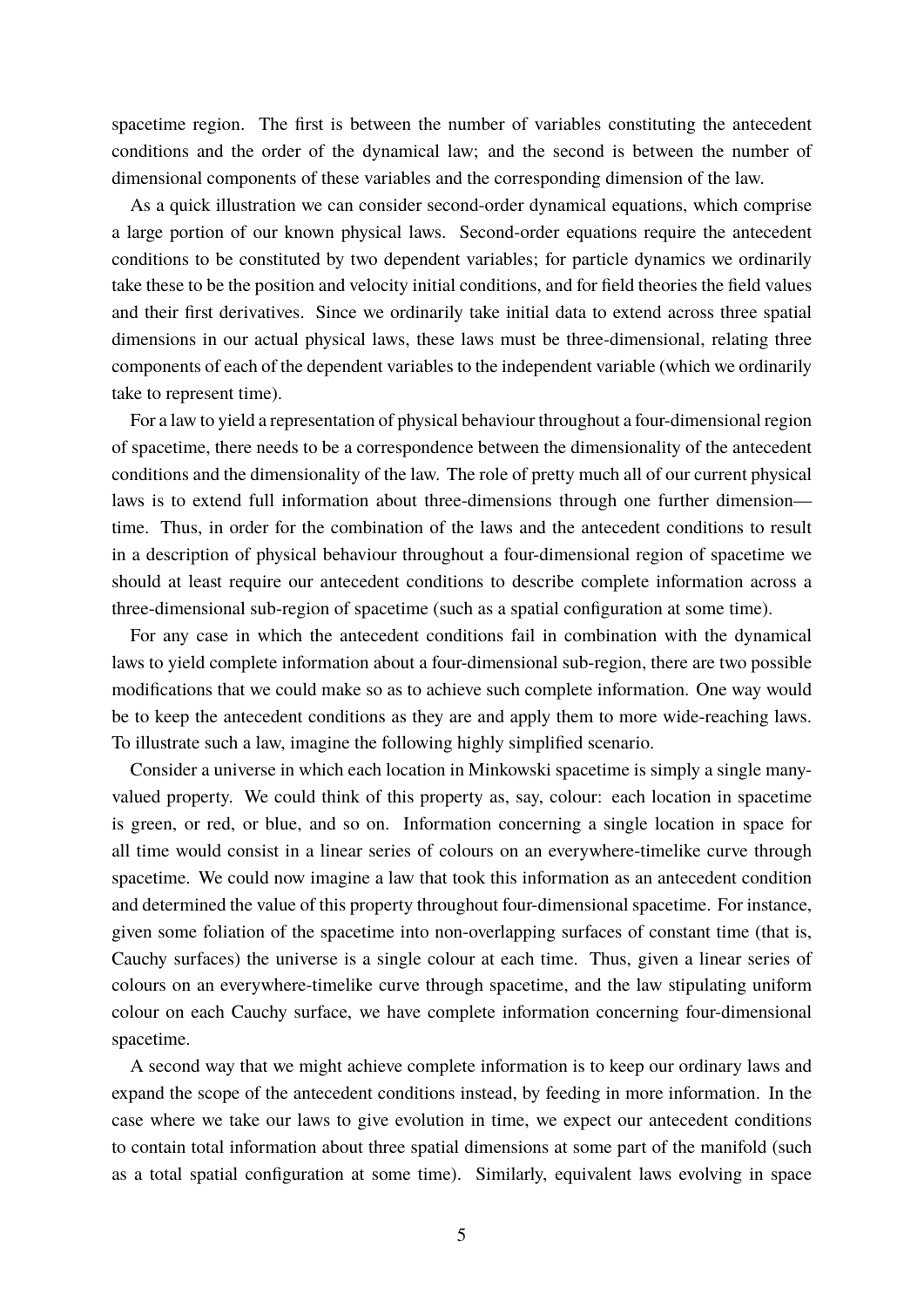<span id="page-5-0"></span>

Figure 1: A representation of temporal and spatial evolution: [\(i\)](#page-5-0) represents an extrapolation through time via the laws; [\(ii\)](#page-5-0) represents the analogous extrapolation through space.

would also require antecedent conditions that are three-dimensional—in this case, we would need complete information concerning two dimensions of space and one dimension of time at some part of the manifold. Given such information and the requisite laws, we could compute complete information concerning four-dimensional spacetime.

When discussing the evolution over time governed by our ordinary laws, Skow considers cases in which we feed in total information about the three spatial dimensions that correspond to a particular time. Which is to say that, given some foliation of spacetime into Cauchy surfaces parameterised by  $t$ , for some such time,  $t_p$ , a complete three-dimensional specification across the associated Cauchy surface comprises the antecedent conditions. This yields total information for all  $t < t_p$  and  $t > t_p$ . Skow argues that the analogous operation in the spatial case never yields total information. The analogous operation in the spatial case, however, would be this: given some foliation of spacetime into surfaces of constant 'location' *z* (with the set of surfaces parametrised by *z*), for some such spatial location,  $z_q$ , a complete threedimensional specification across the associated surface of constant *z*, consisting of information about the remaining two spatial dimensions plus information about the temporal dimension, would constitute the antecedent conditions. The laws should then enable one to extrapolate information for all  $z < z_q$  and  $z > z_q$  (see Figure [1](#page-5-0) for a representation of the two cases). In short: in the temporal case, we extrapolate from information about all three spatial dimensions at a time. In the spatial case, we extrapolate from information about two spatial dimensions and all of time at a point in space.

But this is not the operation that Skow considers when defending LAWS. Rather, Skow considers cases in which one takes partial information about some part of space, which may or may not include information about time, and then one attempts to extrapolate across all of spacetime. Each of the cases that Skow considers can thus be represented by Figure [2.](#page-6-0) Limited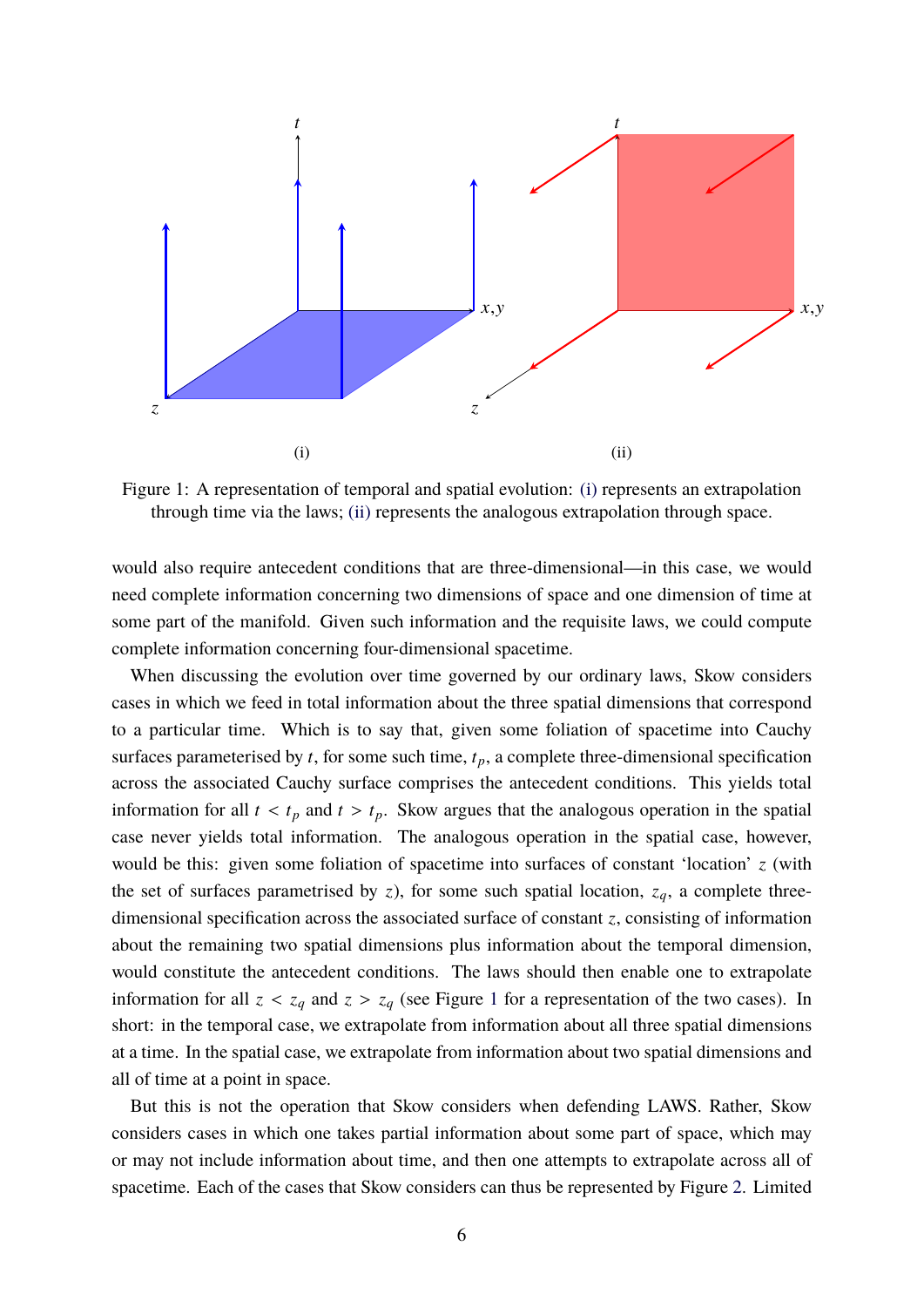<span id="page-6-0"></span>

Figure 2: Skow's proposed extrapolation through space.

information about a particular spatial region is used to try to gain information about all of spacetime. This is a general feature of Skow's examples. As [Skow](#page-23-0) ([\[2007\]](#page-23-0), p. 246) puts the point:

For laws to govern the evolution of the world in a spacelike direction, it must at least be the case that given complete information about what is going on right here, the laws give complete information about (or assign probabilities to complete description of) what is going on at other places that are spacelike separated from it. But if all we know is that (after being measured) some particle right here has spin-up in some direction, the laws don't tell us anything about what is going on elsewhere. They only give us information if we also know that there is another particle somewhere else, and that the 'system' comprising the two particles is in an entangled state. But this information is not just information about what is going on right here.

The crucial missing ingredient is temporal information: in order to extrapolate all of the information about a complete four-dimensional spacetime from two dimensions of space, full information about the temporal dimension is needed. In the cases he presents, no temporal information is used. It is unsurprising, then, that only limited information about spacetime is yielded.

What we need to look at are cases that are like those represented by Figure [1\(ii\).](#page-5-0) Which is to say that, in order to defend LAWS, it must be shown that there are no possible laws that govern the evolution of the world in the following manner: by feeding in full information about the temporal dimension and two spatial dimensions, full information about the remaining dimension can be obtained. Because Skow does not consider any of those cases, he has failed to provide any support for the claim that it is *impossible* for there to be laws that govern the evolution of the world across space in the same way that the laws govern the evolution of the world across time. The relevant impossibility result is crucial to Skow's account of the difference between the spatial and temporal directions of spacetime. For, as he notes, his 'view entails that it is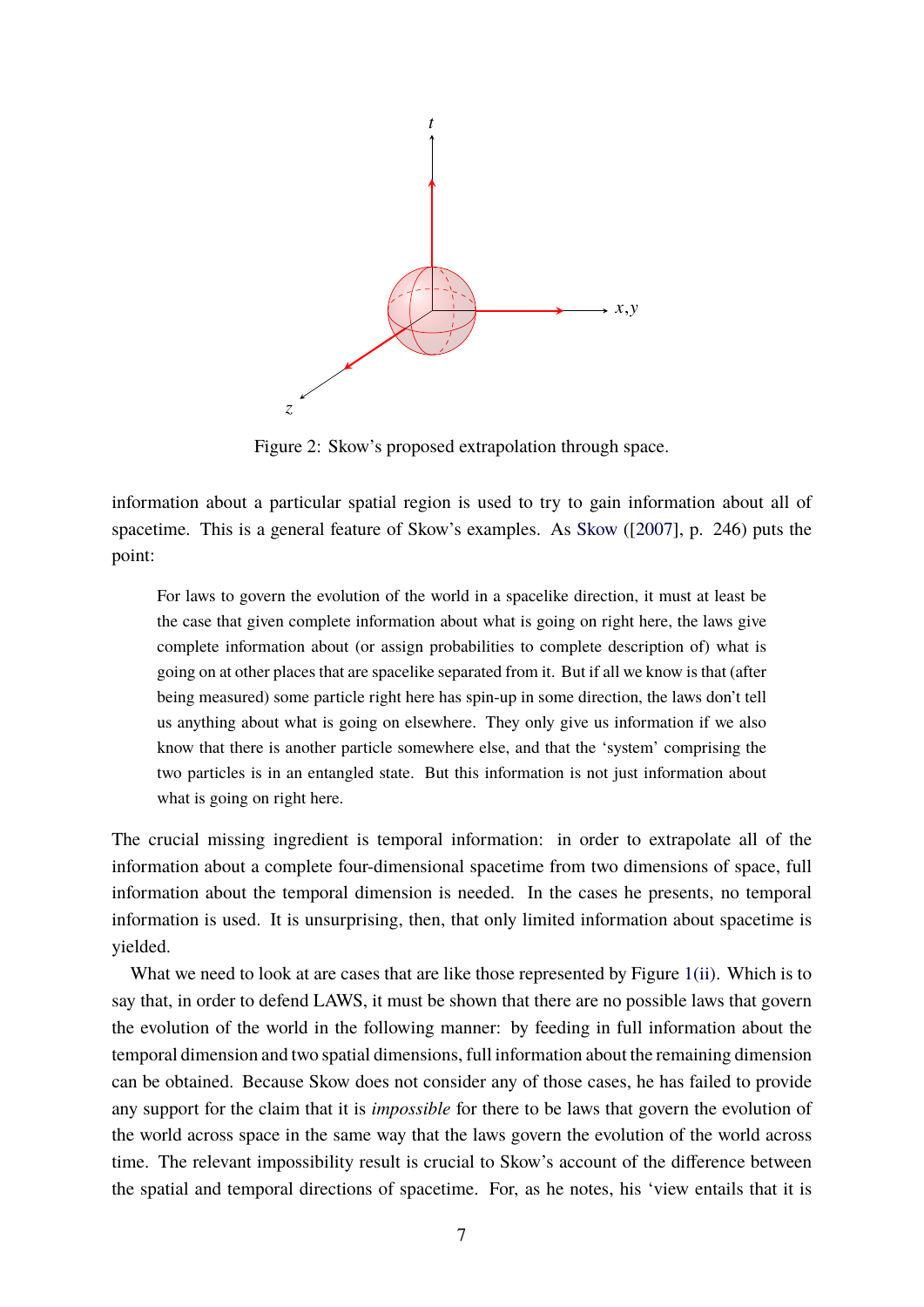not possible that there be laws that govern the evolution of the world [in] a spacelike direction'. Given this entailment, if it is possible that the laws govern the evolution of the world across space in exactly the manner in which they govern the evolution of the world across time, then that is sufficient to show that the essential difference between time and space cannot be to do with the fact that the laws can govern the evolution of the world across the former but cannot across the latter.

It is therefore interesting to inquire as to whether there are any plausible cases of spatial evolution in the sense of Figure [1\(ii\).](#page-5-0) For it is one thing to note that Skow has failed to rule such cases out as being impossible, quite another to show that there are such cases in the offing. If there are no such cases, then that would seem to strengthen Skow's conviction that the distinction between time and space ultimately resides with the manner in which the laws govern evolution across spacetime, even if his way of developing that distinction is ultimately too strong. In order to make our point more forcefully, then, let us consider an example that looks to be evolution in space of the kind that we deem to be acceptable, and the kind that we believe Skow has failed to take into consideration.

Consider classical electromagnetism, a classical relativistic field theory. Classical action principles of the sort found in electromagnetism generally require that the field boundary is fixed on a closed hypersurface, wherein the timelike parts of the boundary are just as important as the spacelike parts. Determining physical behaviour as a solution to the action integral involves integrating over the spacetime region enclosed by the boundary. It is interesting to note that neither the integral over space nor over time has any precedence over the other: the solution will comprise the same action for the same field in the same spacetime region regardless of whether we represent the integral as 'evolving' a spacelike hypersurface in time or a timelike hypersurface in space. If we imagine an electromagnetic system consisting of a perfect conductor at some location which constrains some of the electric and magnetic field components to be zero, so long as there are no other boundary conditions, an analysis of the fields near the conductor might appear as though the field is 'evolving' in a spatial direction away from the conductor, *à la* Figure [1\(ii\).](#page-5-0)[1](#page-7-0)

While we take this example from electromagnetism to provide a clear counterexample to Skow's arguments regarding the distinctiveness of time, we do not wish to argue that this sort of example provides good evidence for a strong nomic symmetry between space and time (for reasons to which we will return in the context of the discussion in [§4\)](#page-8-0). But we do hope to have shown that this is the kind of spatially directed law that Skow needs to take into account to make his defense of LAWS convincing. Let us now turn to a second attempt to differentiate time from

<span id="page-7-0"></span><sup>&</sup>lt;sup>1</sup>[Callender](#page-22-0) ([\[2017\]](#page-22-0), p. 139) offers another counterexample to Skow's view. He writes:

<sup>[. . . ]</sup> there are plenty of actual laws that govern in a spatial direction in contemporary phyiscs. The constraint equations of relativity seem to be an example: these operate across spatial directions and cannot be derived from the dynamical equations of relativity. For example, the ten vacuum Einstein field equations separate into six "evolution" equations  $G_{ii} = 0$  and four "constraint equations,"  $G_{00} = 0$  and  $G_{0i} = 0$ , with  $i = 1, 2, 3$ . The latter impose nomic conditions across a spacelike slice.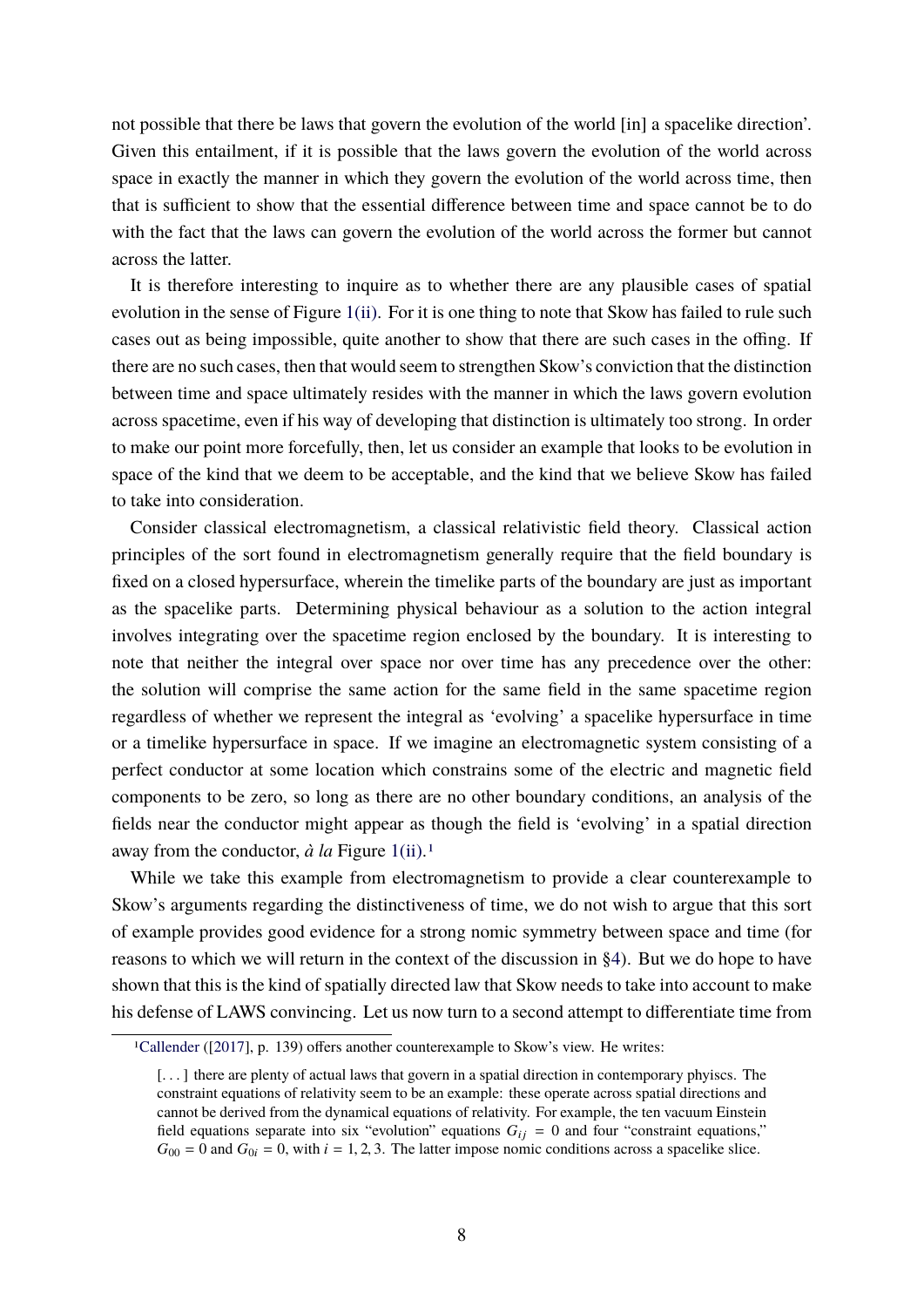space, an attempt that lies in a similar vein to Skow's but that does not face the difficulty we have outlined in this section.

## **4 Time as the 'Great Informer'**

<span id="page-8-0"></span>Similarly to Skow, [Callender](#page-22-0) ([\[2017\]](#page-22-0)) also identifies the laws of nature as the key to understanding the fundamental distinction between space and time: 'There really is a difference between space and time embodied crucially in its connection to the laws' [\(Callender](#page-22-0) [\[2017\]](#page-22-0), p. 179). However, according to Callender, the feature that differentiates time from space is that time is the 'great informer': time is the direction in the manifold in which the greatest amount of information can be generated by the smallest set of antecedent conditions. This sort of informativeness—the ability to 'generate some pieces of the domain of events given other pieces' [\(Callender](#page-22-0) [\[2017\]](#page-22-0), p. 141)—is a hallmark of a good balance between strength and simplicity in a best systems account of laws: the laws arise as the most accurate description of as much of the world as possible (strength) in the most succinct manner (simplicity). Thus, for Callender, 'time is that direction in spacetime in which we can tell the strongest or most informative stories' [\(Callender](#page-22-0) [\[2017\]](#page-22-0), p. 142).

Callender offers two distinct but related arguments in favour of his view. The first, call it the 'informal' argument [\(Callender](#page-22-0) [\[2017\]](#page-22-0), Ch.7), shows how the direction of informativeness that emerges from the process of systematisation that characterises the best systems account of laws 'binds' together a set of features ordinarily associated with time. Callender begins this argument espousing a conservative reading, in which the systematisation exposes 'an asymmetry in the distribution of events' [\(Callender](#page-22-0) [\[2017\]](#page-22-0), p. 142) in the manifold, before progressing to a more radical reading, in which 'the choice of metric geometry hangs on systematizing too' such that 'the difference is not "out there" prior to systematizing' [\(Callender](#page-22-0) [\[2017\]](#page-22-0), p. 151). The second argument, call it the 'formal' argument [\(Callender](#page-22-0) [\[2017\]](#page-22-0), Ch.8), shows that it is a formal property of the laws that uniquely distils the direction of informativeness, and so more tightly connects the set of temporal features with this direction. We outline both arguments in this section. In [§5,](#page-12-0) we consider the consequences of combining the lessons of the formal argument with the radical reading of the informal argument. We suggest that, on the radical reading, the difference between time and space in the formal analysis may be due to an underlying pragmatic choice of natural kinds.

#### **4.1 The informal argument**

<span id="page-8-1"></span>The informal argument that Callender develops is based on the best systems account of laws.<sup>[2](#page-8-2)</sup> According to this account, laws arise through a process of balancing a range of theoretical virtues amongst a set of deductive systems each correctly describing the facts of reality. The two most prominent virtues according to the view are simplicity, which is a measure of descriptive

<span id="page-8-2"></span><sup>2</sup>See [\(Lewis](#page-22-1) [\[1983\]](#page-22-1), [\[1994\]](#page-22-2)) for an outline of the best systems approach.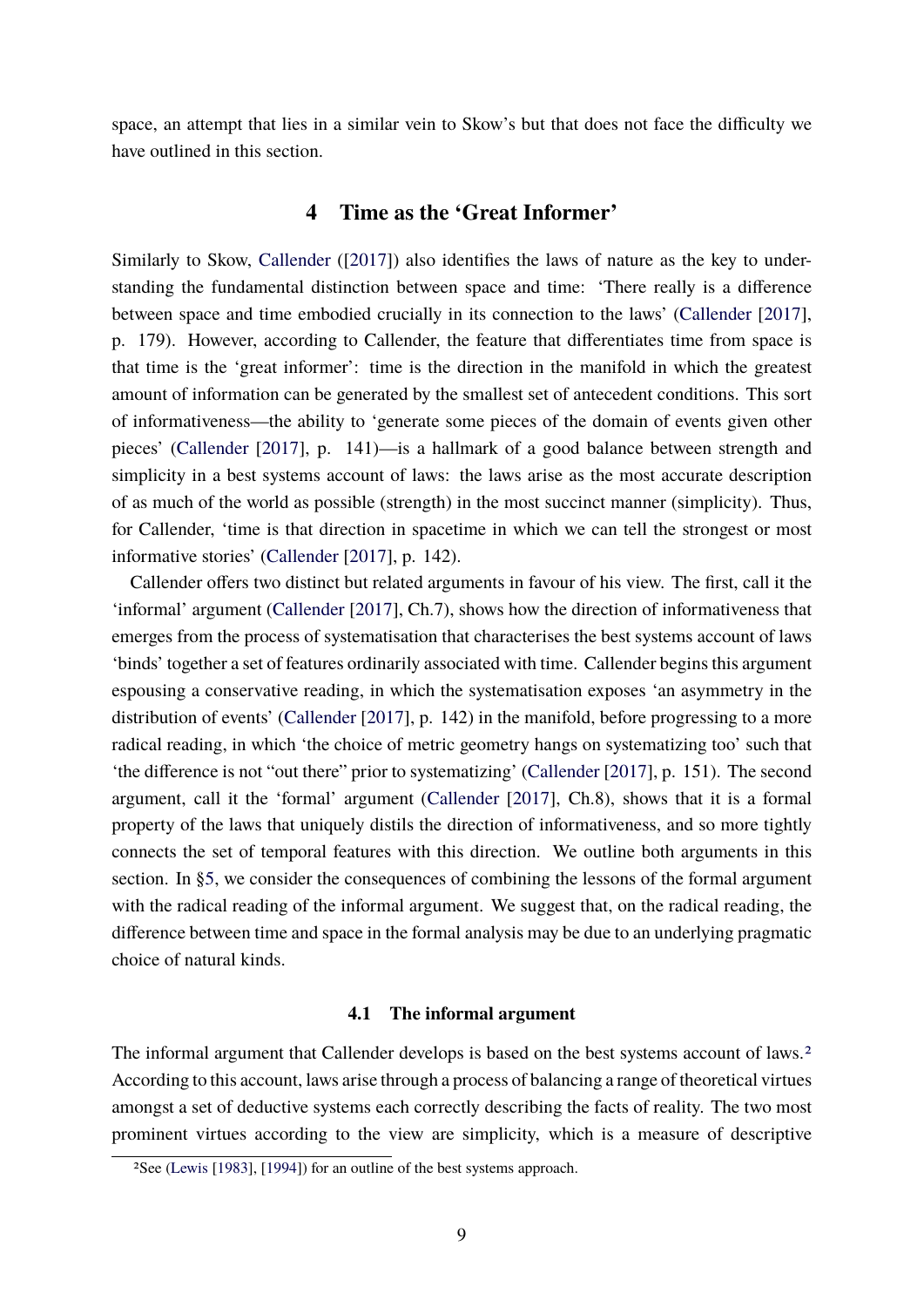economy for fundamental properties, and strength, which is a measure of informativeness of particular matters of fact. The 'best systems' optimise the balance between simplicity and strength, and so produce simple and powerful 'algorithms' for describing reality, and the laws are those algorithms that are shared by the best systems.

Callender claims that the algorithms—that is, the laws—that best satisfy the trade-off between simplicity and strength will mark time out as special: simple and powerful laws seize upon a time parameter to generate strength from economical input such that what emerges as the temporal direction will be the direction in which the laws are as informative as possible, while being as simple as possible. Moreover, Callender argues that we can use this feature of laws as the basis for identifying the difference between time and space. Given a distribution of events in the manifold, with no presupposition concerning which of the directions are spatial or temporal, the best systems account provides a formula by which the temporal direction can be extricated from the spatial: the temporal direction will be that direction in which the laws tell the most informative stories while being as simple as possible.

As we mentioned above, what ultimately renders the direction of informativeness as the temporal direction according to Callender is the set of features that we ordinarily associate with time that it binds together. The details of this element of the informal argument are not so important, but we can think of this, roughly, in terms of a functional role for time. To establish that the direction picked out by the laws is time, the relevant direction must be capable of playing the right functional role. Callender argues that there are a number of features that something must have in order to count as time; for instance, one-dimensionality and directionality. Thus Callender completes his informal argument by demonstrating that the direction in which the most informative stories are told brings together the right features, and so plays the right functional role to be time.

Why should laws that seize upon a direction of informativeness arise from the best systems account? One possibility is that the best systems expose an inherent directionality in the distribution of basic properties in the world. Thus time is picked out as special due to some asymmetry in the distribution of events on the manifold, and the laws then exploit this asymmetry to gain strength in one set of directions rather than another [\(Callender](#page-22-0) [\[2017\]](#page-22-0), p. 143). More precisely, any inherent structure in the distribution of events will be captured by a metric, g, on the manifold, M, yielding a geometry,  $\langle M, g \rangle$ . So according to this possibility, a distribution of events with a metrical structure, g, already endowed upon it stands as an implicit input to the systematisation process for establishing the laws on  $M$ , and is treated as part of the data that our laws aim to systematise. The direction that then emerges as time on account of the laws uncovers the signature of g. We take this to be the conservative reading of the informal argument.

[Callender](#page-22-0) ([\[2017\]](#page-22-0), pp. 149–50) goes on to differentiate this conservative reading from a more radical reading of the informal argument. The conservative and radical readings differ over exactly what it is that the best systems approach to the laws systematises; the radical reading aligns more closely with what is known as the 'better' best systems account [\(Cohen](#page-22-3)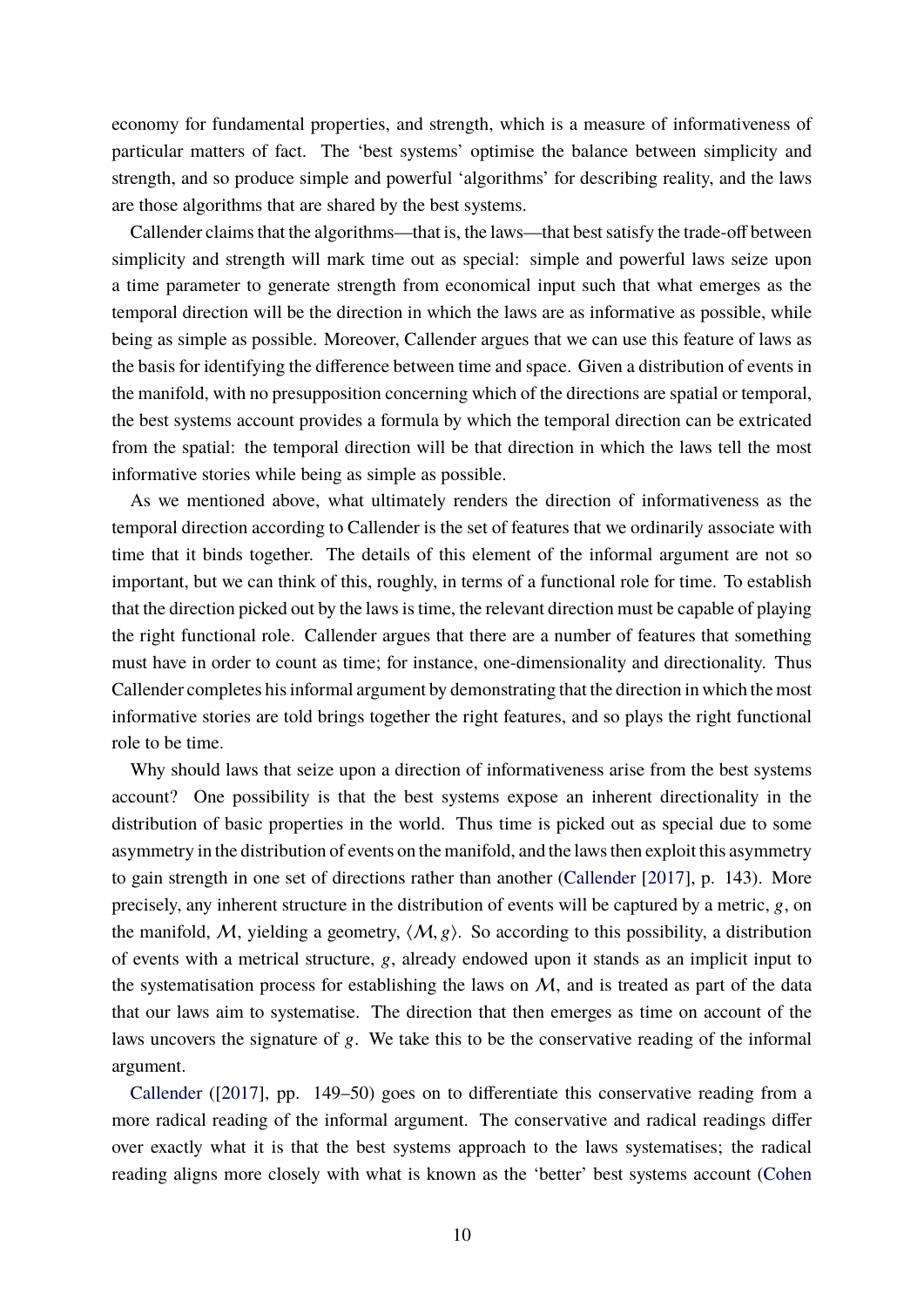[and Callender](#page-22-3) [\[2009\]](#page-22-3); [Callender and Cohen](#page-22-4) [\[2010\]](#page-22-4); [Schrenk](#page-22-5) [\[2014\]](#page-22-5)). According to the radical reading, g is not treated as an input to the best systems account. Rather, the best systems account takes, as input, simply the worldly distribution of properties. The metric then emerges from the best systems as a package deal with the laws. Ultimately, [Callender](#page-22-0) ([\[2017\]](#page-22-0), p. 151) recommends the radical reading of his view:

If the more radical version of the thesis is right, then the choice of metric geometry hangs on systematizing too. That would mean that the *metrical difference* between the timelike and spacelike—the centerpiece of all our physical theories—also depends on the system. To be clear, this difference will remain objective because the laws are objective on a best system theory  $[\dots]$  Nonetheless, the difference is not 'out there' prior to systematizing, and this consequence may be surprising [. . . ] In many ways this radical perspective is the most natural development of the theory.

Callender views this position as 'radical' in part because the best systematisation, where 'the best system systematizes "at once" the kinds, laws, and geometry' [\(Callender](#page-22-0) [\[2017\]](#page-22-0), p. 151), is beholden to a choice of natural kinds. Different choices of what the natural kinds are will therefore change the output of the best system. Given a sparse conception of the natural kinds according to which nature 'prefers' a particular group of properties, there is just one way for the natural kinds to be. And so it is unlikely that there will be much variance in the output of the best system. However, Callender goes on to express sympathy for an 'abundant' conception of natural kinds, according to which 'we' select which properties are natural kinds. Given an abundant conception of natural kinds, the output of the best system is highly contingent. For it may be that two disparate groups of scientists select disjoint groups of natural kinds to form the basis of their respective best systems analyses. The upshot being that the two groups of scientists may come up with very different laws for describing the same universe. [Callender](#page-22-0) ([\[2017\]](#page-22-0), p. 154) accepts this outcome of his view:

the proposal is *knee deep* in relativism, but this is a virtue not a vice. If Martian scientists cared about an alternative carving of nature into kinds, then presumably they might devise a different system than we do. Let's suppose the direction of strength in that system is orthogonal to ours, so the two temporal directions don't line up. The Martians think that a direction we consider spatial is temporal. Is one of us wrong? [. . . ] If an abundant conception of properties is right, and it's only *we* who pick out the natural kinds, then the Martians can pick out a distinct temporal direction without error [...] for what it's worth I prefer the abundant properties option.

Note that the Martian scientists cannot be correct about their 'temporal' direction if we adopt the conservative reading of the informal argument. If  $g$  is an input to the systematisation process, then the Martian scientists' direction of strength would have to produce laws that evolve in a spacelike direction (according to the metric) across  $M$ . But the provision of any such laws will require the identification of efficient algorithms that generate the facts of reality orthogonal to the inherent asymmetry of the distribution of events. It is doubtful that such algorithms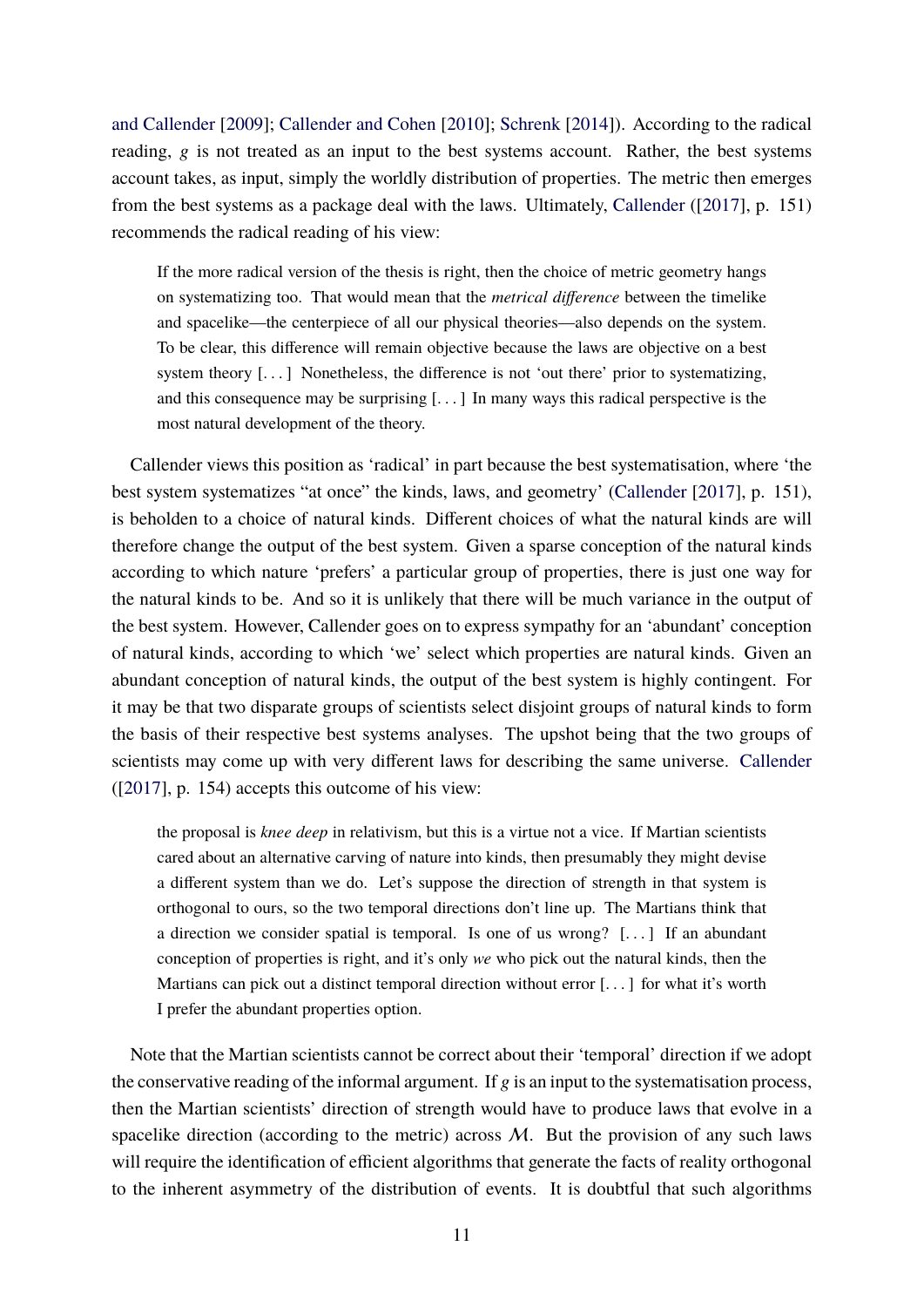can arise from the best systems systematisation process. If, however, the metric emerges from the process of systematisation, then the Martians could plausibly establish efficient algorithms, based on their choice of natural kinds, in some direction that we consider spacelike.

#### **4.2 The formal argument**

<span id="page-11-0"></span>The formal argument is in a sense an expansion on the informal argument. The formal argument shows that it is a formal property of the laws that uniquely distils the direction of informativeness, and so, by the informal argument, the direction of time. The extra feature brought to bear in the formal argument is a particular type of strength that is relevant for a very general sort of physical law.

As before, we can understand strength in terms of how many particular matters of fact some system of laws manages to imply. While a deterministic system (that is, one that generates the world completely) is the strongest such system, indeterministic systems can be strong too (in particular, Markovian systems of laws). But, as Callender points out, a formal characteristic of a system of laws that turns out to be even stronger 'for us' than determinism is that the system comprises a well-posed Cauchy problem.

Cauchy problems are characterised by seeking out a solution to a dynamical equation (usually a partial differential equation (PDE)) given antecedent data (that is, Cauchy data) specified on a hypersurface in the domain of the solution (in our case, the manifold). The problem is 'wellposed' if a solution (i) exists for any possible antecedent conditions on the Cauchy surface, (ii) is unique, and (iii) changes continuously with the antecedent conditions. This latter condition is especially relevant for understanding the qualifier 'for us': small errors in specifying the antecedent conditions lead only to small errors in our determination of the subsequent dynamics [\(Callender](#page-22-0) [\[2017\]](#page-22-0), p. 162). So, for creatures such as us with the sorts of practical concerns that we have regarding what sort of information we are interested in, plus the limitations we are under with respect to the information we are capable of gathering, the most informative dynamical laws appear to be well-posed Cauchy problems. Thus, for us, well-posed Cauchy problems tell the most informative stories.

The next step in the formal argument is that, given that very many of our most important dynamical laws are second-order linear PDEs, only a specific subclass of second-order linear PDEs admit well-posed Cauchy problems: hyperbolic PDEs [\(Callender](#page-22-0) [\[2017\]](#page-22-0), p. 167). This is important because, mathematically, hyperbolicity places certain restrictions on the kind of boundaries that can be used to solve such differential equations. Part of the reason for this is that any physical signals that emerge from the solution to a Cauchy problem must propagate in accordance with the hyperbolic dispersion relations of the relevant differential equation, and this prescribes a 'causal cone' at each point that the solution is defined [\(Callender](#page-22-0) [\[2017\]](#page-22-0), pp. 152, 169), and this in turn endows the solution with a causal structure (in a sense, solutions 'evolve causally' from the antecedent boundary). Accordingly, physical solutions to well-posed Cauchy problems must respect this causal structure and thus only certain types of antecedent conditions will be able to accommodate such solutions. The hyperbolicity of the laws therefore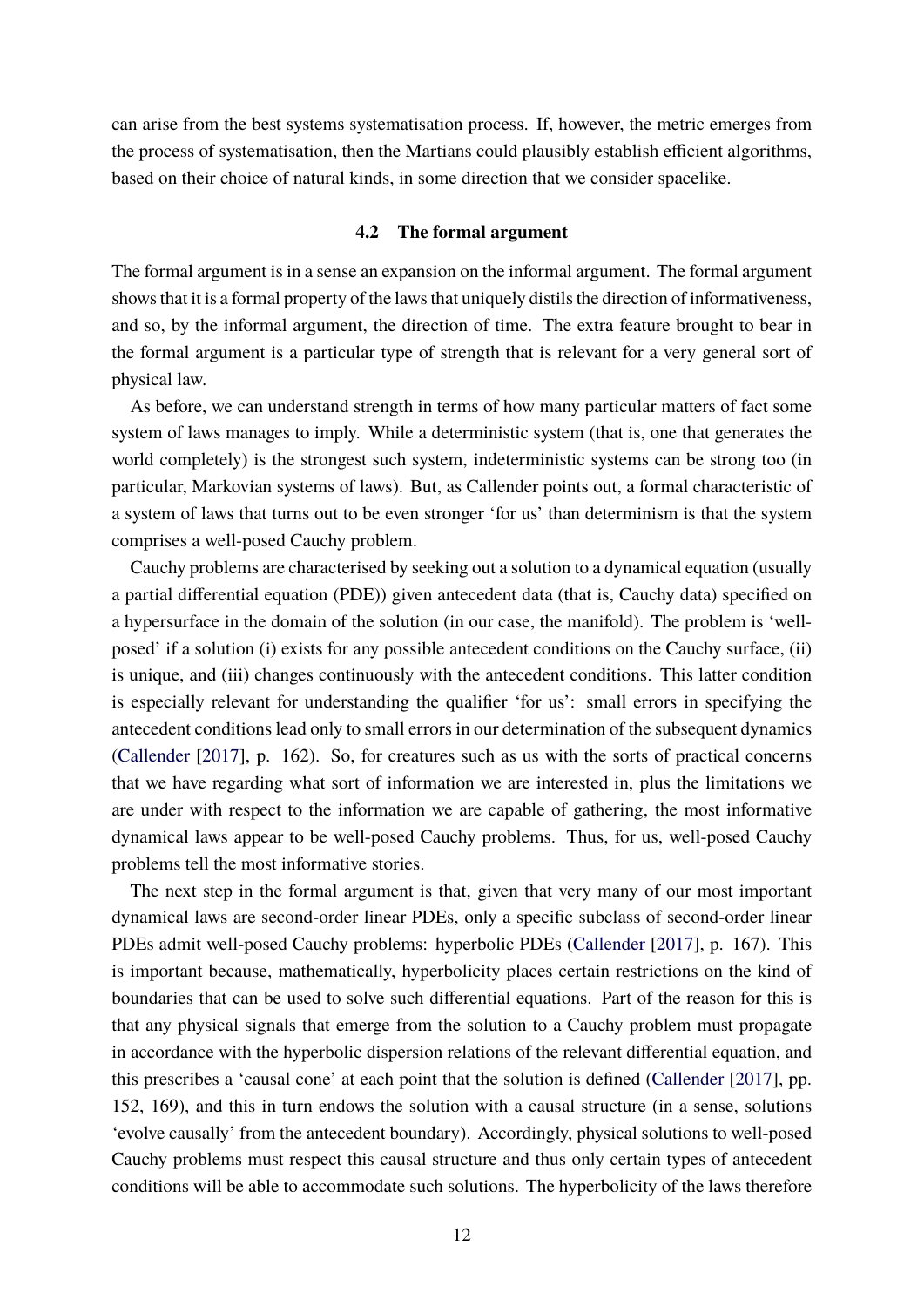establishes a clear formal distinction between the surfaces that can count as antecedent conditions and the direction normal to such surfaces that determines the direction in which the solution 'evolves'. This distinction identifies the appropriate antecedent conditions that respect this structure, and so admit solutions to well-posed Cauchy problems, as spacelike hypersurfaces.<sup>[3](#page-12-1)</sup> So only hyperbolic PDEs admit well-posed Cauchy problems, and hyperbolic PDEs pick out a causal structure such that their admissible antecedent conditions are spacelike, and thus what we interpret as evolution must happen in a direction normal to these surfaces.

When we put all this together we see that, since well-posed Cauchy problems tell the most informative stories, the most informative stories are told in a direction normal to spacelike hypersurfaces. Since we have identified time here as the direction in which we tell the most informative stories, time must be the direction normal to spacelike hypersurfaces. Thus, 'wellposed Cauchy problems pick out temporal directions' [\(Callender](#page-22-0) [\[2017\]](#page-22-0), p. 166).

The counterexample that we raised earlier against Skow's view—the example from classical electromagnetism from the end of [§3—](#page-3-0)is no challenge here. Even for classical action principles of the sort found in electromagnetism, time and space cannot be treated as identical. The reasons for this are essentially those given by [Callender](#page-22-0) ([\[2017\]](#page-22-0), §6.2.1). For a start, the metric signature of time differs from that of space, and we can take this to be an expression of the hyperbolicity of field theories like electromagnetism. And, as we noted above, hyperbolic equations pick out a causal structure wherein the admissible antecedent conditions are spacelike. When we further note that there is no general theory for existence and uniqueness of solutions to boundary value problems with timelike antecedent conditions (which, recall, are two of the conditions for well-posedness), the possibility for timelike Cauchy data looks rather slim.<sup>[4](#page-12-2)</sup>

# **5 A Difference in the Laws?**

<span id="page-12-0"></span>The key to Callender's argument is that there cannot be laws that inform across space that are more simple than, and just as informative as, our laws that inform across time. Put this way, we can relate Callender's account of the distinction to our critique of Skow's. Given scant antecedent data of the sort that would be required for laws to inform across space (such as is depicted in Figure [1\(ii\),](#page-5-0) for instance), it seems likely that strong informative laws would need

<span id="page-12-1"></span><sup>3</sup>By referring to these surfaces as spacelike we do not intend to imply that they are so defined with respect to the metric. Rather, it is the laws themselves that determine what their appropriate initial data surfaces are, and it just happens to be the case that these surfaces are aligned as spacelike. We follow [Callender](#page-22-0) ([\[2017\]](#page-22-0), p. 153) on this:

informative strength doesn't merely help justify a particular set of independently existing metrically defined directions as temporal. Rather, it plus the laws help define the metrical geometry that picks out a set of directions as temporal.

<span id="page-12-2"></span><sup>4</sup>Although, see [\(Weinstein](#page-23-1) [\[2008\]](#page-23-1)) for an exploration of existence and uniqueness of solutions to boundary value problems with timelike boundaries. In contrast, the (perhaps fatal) difficulty of such a project can be distilled from [\(Geroch](#page-22-6) [\[2011\]](#page-22-6)), whereby any timelike surfaces would contain characteristic surfaces of the equations—surfaces along which causal propogation occurs—and so any initial data on such surfaces could not be freely specified whilst simultaneously obeying the laws. (This point is also made by [Callender](#page-22-0) ([\[2017\]](#page-22-0), p. 170).)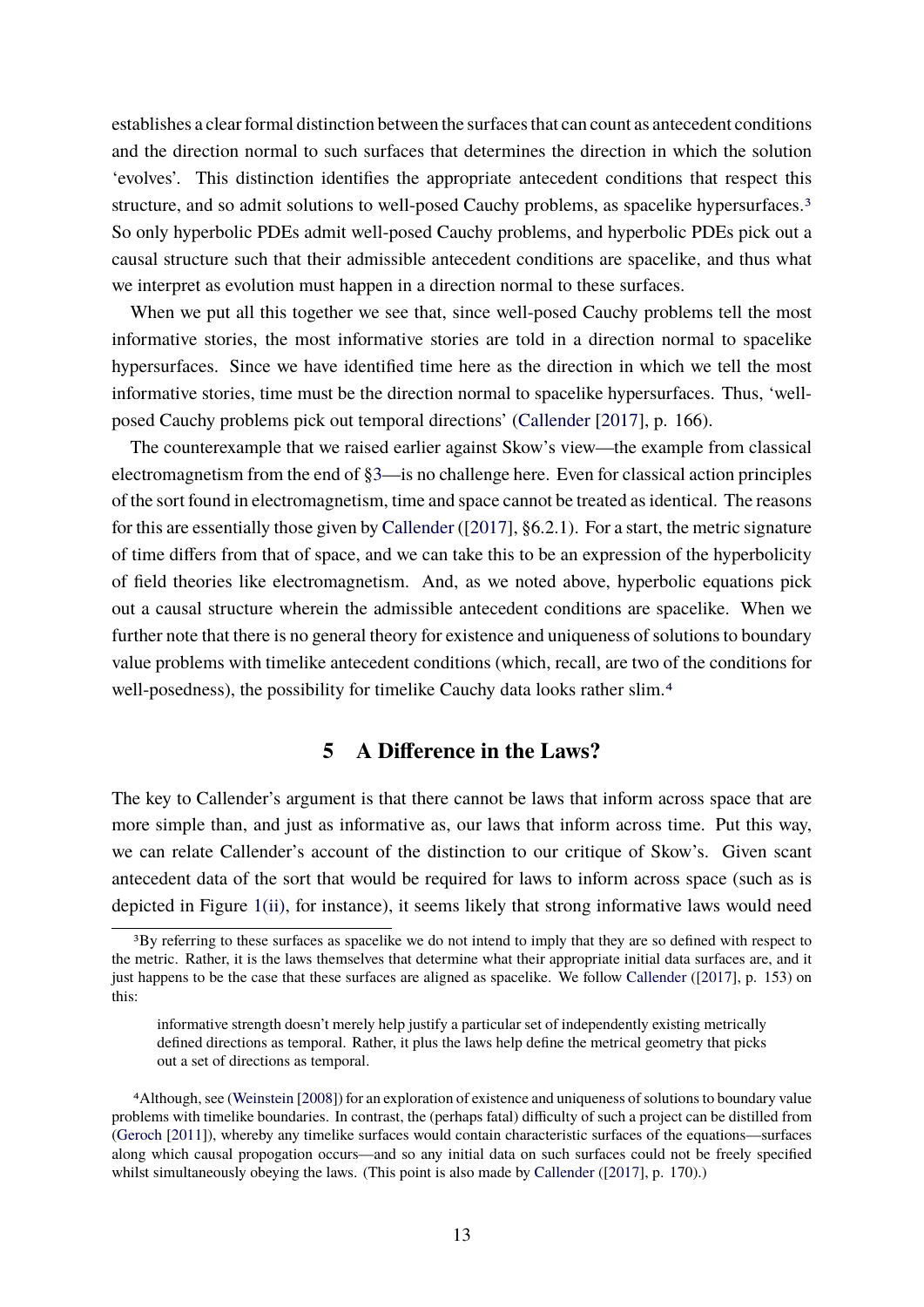to be overly complex. If there were to be spatially directed laws simple enough to compete with temporally directed laws on a best systems account, then it had better be the case that antecedent data of a similar dimensionality to a spacelike hypersurface be required to make the spatially directed laws maximally informative. But we rarely (if ever) have access to (nor interest in gathering) this sort of antecedent data, so in this sense it is difficult to see how spatially directed laws could be more simple than temporally directed laws that arise from the best systems account.

This latter point is instructive, and will constitute at least part of our focus for the remainder of this paper. So let us be a bit more precise: it is difficult to see how spatially directed laws could be more simple than temporally directed laws, given a conservative reading of the best systems account. This conservative reading is implicit in Callander's presentation of the formal argument (see, for instance, [\(Callender](#page-22-0) [\[2017\]](#page-22-0), p. 172, Fact 2) and associated discussion). The formal argument, in which the direction of informativeness, and thus the the direction of time, are formally connected to the direction of production for well-posed Cauchy problems, takes as its starting point the established laws from the systematisation process—the secondorder linear PDEs. On the conservative reading of the best systems account, however, this systematisation happens over  $\langle M, g \rangle$  with a metric signature already endowed upon the space. Thus the signature of  $\langle M, g \rangle$  is embodied, through the systematisation, in the signature of the fundamental equations governing physical behaviour on  $M$ . The formal argument consequently shows that it is a formal property of these laws, as well-posed Cauchy problems, that they pick out a unique direction of time that exploits the inherent asymmetry of the distribution of events on M to achieve an efficient algorithmic description. The conclusion that Callender draws from this, as we have seen, is that the 'difference between space and time [is] embodied crucially in its connection to the laws'.

In this section we suggest that if the lessons of the formal argument are combined with a radical reading of the best systems account, then the difference between time and space that inheres in the laws can be explained in terms of the pragmatics of agents undertaking the relevant systematisation. On the radical reading of the informal argument, it is not simply the laws that arise from the best systems systematisation, but the spacetime geometry  $\langle M, g \rangle$ , particularly the metric signature.<sup>[5](#page-13-0)</sup> Indeed, [Callender](#page-22-0) ([\[2017\]](#page-22-0), p. 152) sets out an argument from [Geroch](#page-22-6) ([\[2011\]](#page-22-6)) that, given one or more physical fields on a manifold, M, with no metric structure, and the fact that the laws governing the fields admit of a hyperbolisation, and so admit well-posed Cauchy problems (in the same sense employed in the formal argument), the laws define a metric structure on  $M$ . So rather than the systematisation exposing 'a particular set of independently existing metrically defined directions as temporal' [\(Callender](#page-22-0) [\[2017\]](#page-22-0), p.

<span id="page-13-0"></span><sup>5</sup>As [Callender](#page-22-0) ([\[2017\]](#page-22-0), p. 151) puts it:

the metrical distinction between time and space and everything that hangs on it  $[\dots]$  all fall on the "system" rather than "systematized" side of things. In particular, the lightcone structure that plays a crucial role in our understanding of time *emerges* from the laws that best systematize the events on M.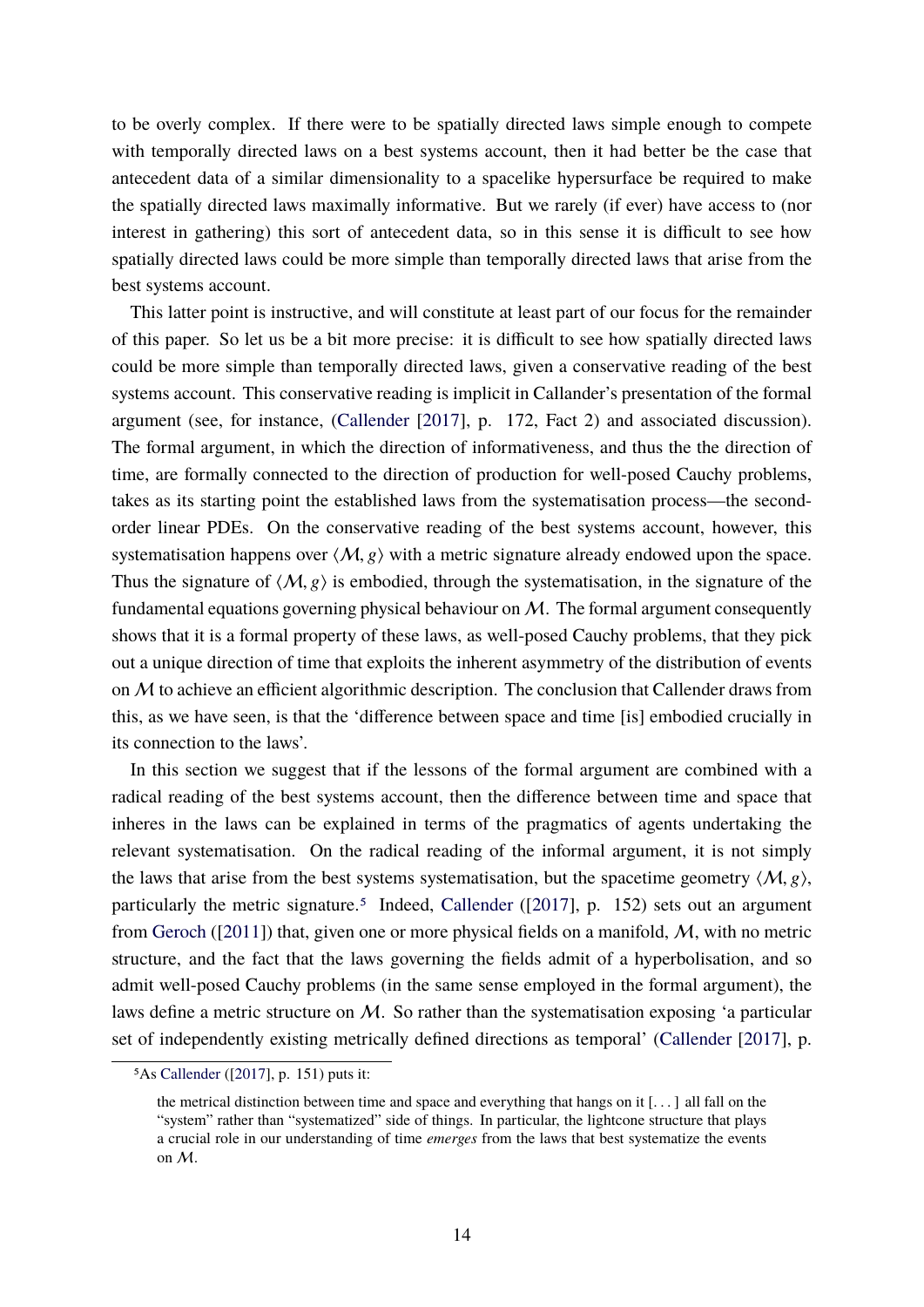153) (as in the conservative reading), systematisation on the radical reading defines the metrical geometry, and so the metrical difference between time and space. It is 'here in [the structure of the fields] we find the principal difference between time and space' [\(Callender](#page-22-0) [\[2017\]](#page-22-0), p. 153). Recall, however, that this systematisation is carried out with respect to a particular choice of natural kinds: the previous quote continues, 'And that difference arises thanks to the choice of kinds and form of the laws of nature'. But also recall that it is the agents conducting the systematisation who make the choice of natural kinds in the interest of optimisation. As per the quote at the end of [§4.1,](#page-8-1) Callender explicitly recognises that the radical reading allows for there to be a group of Martian scientists who identify a direction in the manifold as the temporal direction that is orthogonal to the direction that we pick out.

But what is this decision about natural kinds based upon? When we carry out the systematisation process, implicit in the process is that we are not simply trying to find the laws that best meet some absolute trade-off between simplicity and strength, we are trying to find those laws that are strongest in a manner that aligns with our particular predictive practices. Given this, it is plausible that our predictive practices, and so the particular trade-off that we make, are a function of our epistemic vantage point on the world. The information about the manifold to which we have access is exclusively in our pasts, and we are interested in using such data to model our unknown futures. Since we take our past to be a predictor of our future, we are naturally predisposed (especially in a Markovian setting [\(Callender](#page-22-0) [\[2017\]](#page-22-0), p. 143)) to take the boundary between our past and future as the antecedent boundary of our predictive practices, and to model our future as generated from our past in the style of a Markovian processor—and we have developed scientific practices that reflect this natural predisposition (this is exactly what our laws do). Thus when systematising over the distribution of events to which we have access, we are pragmatically constrained to identify natural kinds living on the antecedent boundary separating our past from our future—that is, spacelike hypersurfaces[6](#page-14-0)—and that are best placed to allow efficient algorithms to take such antecedent boundaries as input and such kinds as dependent variables.

This point is not lost on [Callender](#page-22-0) ([\[2017\]](#page-22-0), p. 149):

the natural kinds with their time/space split are essentially connected with what the laws are according to a systems perspective. The laws  $[\ldots]$  are written in a special vocabulary (whether chosen by us or by the world) and the predicates of that vocabulary are the natural kinds of that world. This metaphysical connection in systems theory enshrines as metaphysical the epistemic point that we appear to choose the kinds we do in part because they are the ones with which creatures like us can make good explanations and predictions.

It is plain to see then that differently oriented agents will have precisely the same concerns according to their own epistemic vantage point in the manifold. Thus, the choice of natural kinds for Callender's Martians will be based on their particular pragmatic concerns for undertaking their own predictive practices. To make this point more vivid, suppose that the Martians live

<span id="page-14-0"></span><sup>6</sup>This is despite the fact that we have as much epistemic access to such a boundary as we have to our own future.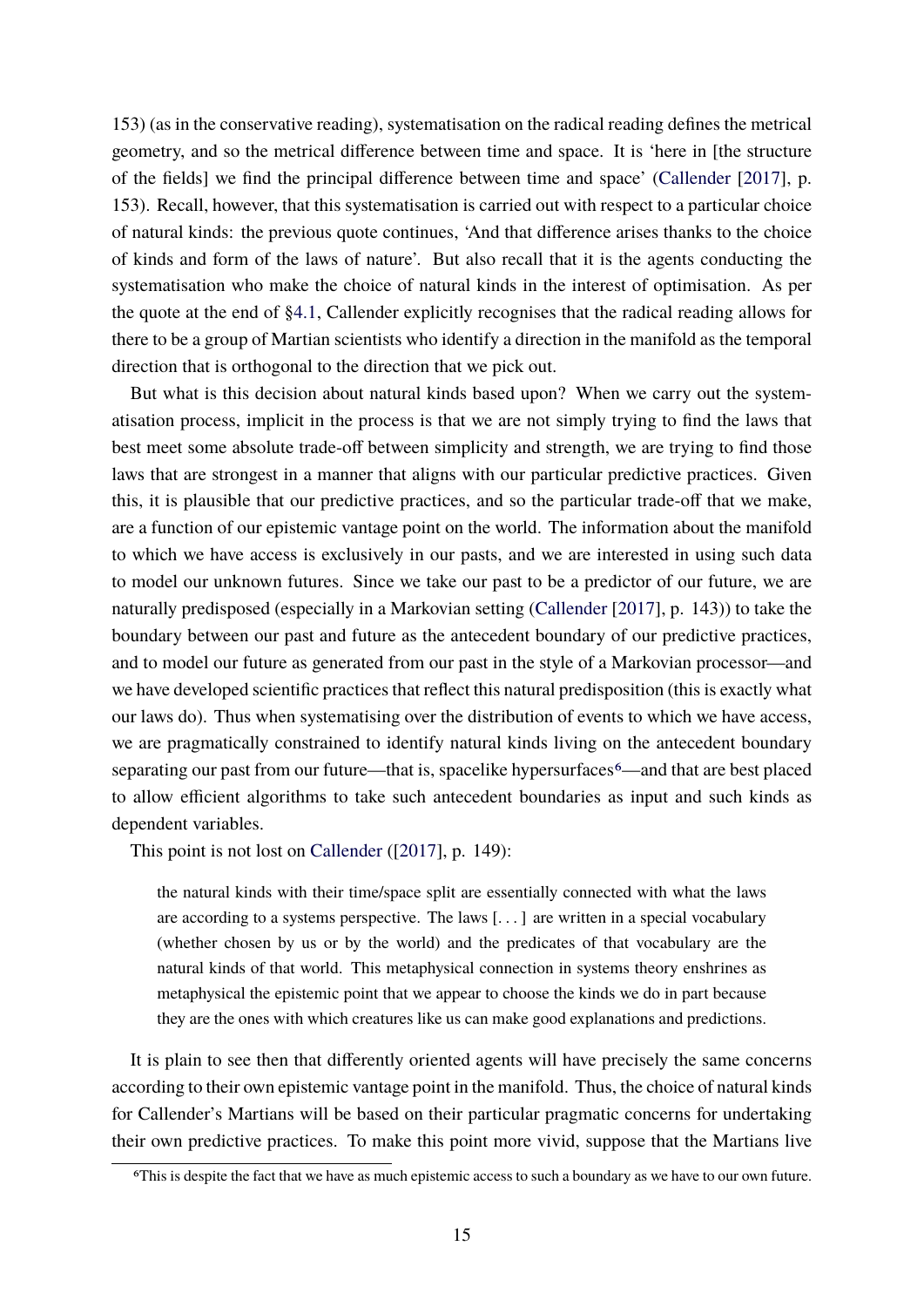their lives sideways, in what we consider to be the 'eastwards' direction of the manifold. These beings are not particularly interested in predicting anything across (what we would call) time, for they are smeared out in (what we would call) the temporal dimension, in just the same way that we are smeared out in (what we would call) the spatial dimension. What they want to know is what the regions 'ahead' of them are like (they 'remember' along what we would call a spatial direction, and 'predict' in the opposite direction). Just in the same way that we are pragmatically constrained to identify natural kinds on the antecedent boundary separating our past from our future, so too are the Martians pragmatically constrained: when systematising the distribution of events on  $M$ , they will identify natural kinds on (what we would call) a timelike boundary separating their 'past' from their 'future', and devise laws that predict into their future. The kinds identified by the Martians would no doubt look grotesquely nonlocal to us, as ours would to them; indeed, one could imagine complete incommensurability between the two ways of carving up the world.

But then what would the Martians' laws look like? Given the arguments Callender marshals in favour of the generality of the laws that underlie Geroch's derivation of metrical structure from the laws and given Callender's own formal argument, we see no reason to doubt that the Martians would settle upon the same class of second-order linear PDEs that we do, just ranging over a (plausibly incommensurably) different set of dependent variables. But if this is right, then the formal argument will have exactly the same significance for the Martians as Callender points out that it has for us: it is a formal property of the Martians' laws that uniquely distils the direction of informativeness, and so the direction of time, 'for them'. Of course, whether or not the Martian's laws are second-order linear PDEs is not important for the main point we are making. The central point is that the mere possibility that laws devised from a perspective different from our own might underlie a different distinction between time and space suggests that the distinction is pragmatic in origin.

It is in this way that we can understand the lessons of the formal argument along the lines of the radical reading of the informal argument. The formal argument shows that the direction of informativeness must be normal to spacelike hypersurfaces in  $\langle M, g \rangle$ . According to the argument the best, most efficient, and most informative algorithms developed by our scientific practices admit only antecedent data on spacelike hypersurfaces. But while a conservative reading of the formal argument renders these spacelike hypersurfaces as a property of a given metric signature inherent in the distribution of events on  $M$ , a radical reading renders these spacelike hypersurfaces as effectively arising during the systematisation of the natural kinds and laws, which we have seen is a function of the pragmatic concerns of the systematising agents. Thus, for us, the efficient and informative algorithms that we develop that admit only antecedent data on spacelike hypersurfaces have the formal characteristics they do precisely because of our pragmatic choice of natural kinds on such spacelike boundaries, a choice that is made in the interest of modelling our future as a function of our past. The pairing of natural kinds and laws brings with it a time/space split that reflects the epistemic constraints and pragmatic interests of agents.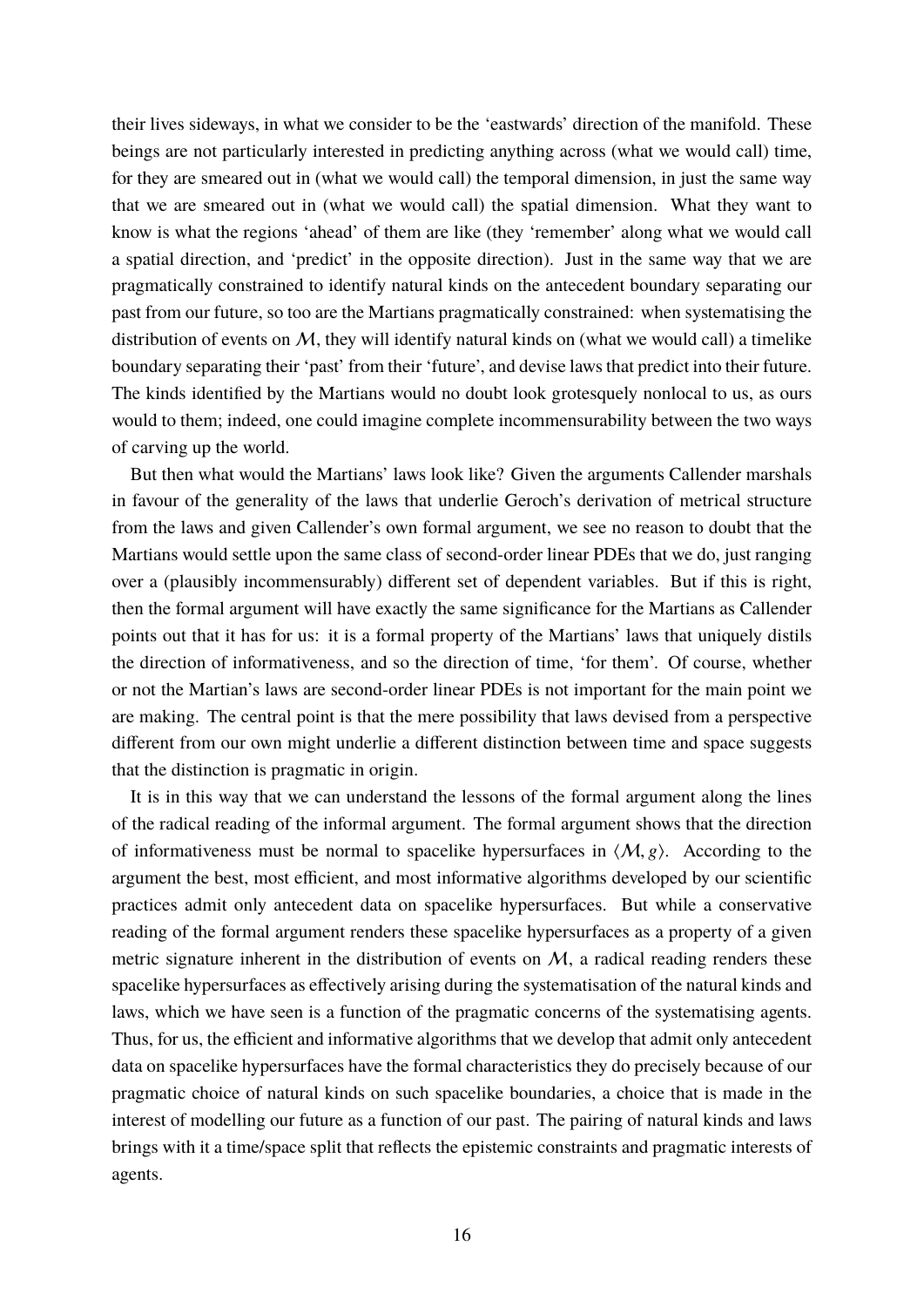It should not be surprising at all, then, that the laws that are simpler are the ones that inform in what we call the temporal direction. This is because we have exclusively information about our past available to us, and because modelling our future based on our past discriminates spacelike hypersurfaces. If the signature of the Martians' fundamental equations were Lorentzian, (−, <sup>+</sup>, <sup>+</sup>, <sup>+</sup>), in which their laws informed along the '−' direction, then the Martians might well use spacelike hypersurfaces that are distinct from our spacelike hypersurfaces without error, and in a way in which the formal argument still stands. In so far, then, as the formal argument shows that there really is a difference between time and space embodied in its connection to the laws, the radical reading opens up the possibility that this difference in the laws is due to the pragmatic concerns of the agents who developed them. If the same kinds of laws are used by two different agents from two different perspectives to carve the world in two different ways, then the difference between time and space embodied in the laws appears to reflect the differing epistemic vantage points of the two agents.

In sum, then, we are not suggesting that under some different regime of collecting antecedent data we might find ourselves in a position to trade off simplicity and strength with respect to our current laws in a manner that would pick out a different direction as temporal, and so undermine Callender's account of temporal direction. We take this to be exactly the scenario that Callender's formal argument successfully rules out. Rather, we contend that Callender's conclusion from the formal argument that the difference between time and space is 'embodied crucially in its connection to the laws' may be too quick. If we take the radical reading from the informal argument and apply it to the formal argument, then a different conclusion becomes available. On a radical reading, the very laws employed in Callender's formal argument are devised as a function of our predictive interests and, since we have no independent means to establish the virtues of any laws devised from any alternative antecedent conditions (short of us actually adopting and developing predictive practices in the alternative perspective), we have no grounds to argue that these cannot be the laws that underpin a different time/space split from another perspective. Thus, depending upon whether one reads the informal argument conservatively or radically, the difference between time and space may be fundamentally embodied in the laws, or may instead be due to a pragmatic distinction that reflects our unique epistemic vantage point on the world.[7](#page-16-0)

Since the radical reading is the reading of the informal argument that Callender prefers, we by no means see our analysis as a problem. It is, rather, an opportunity to take Callender's analysis to its logical, albeit more radical, conclusion. And so, in the next section, we elaborate an account of the difference between time and space that is cast in explicitly pragmatic terms.

<span id="page-16-0"></span><sup>7</sup>Of course, as Callender notes, if nature prefers a particular way of carving the world into natural kinds then even on the radical reading, there may be just one way to select the natural kinds and so just one way to perform the best systems analysis. Then there will be just one way to isolate a temporal direction, and that isolation will be quite independent of the pragmatic interests of any scientists.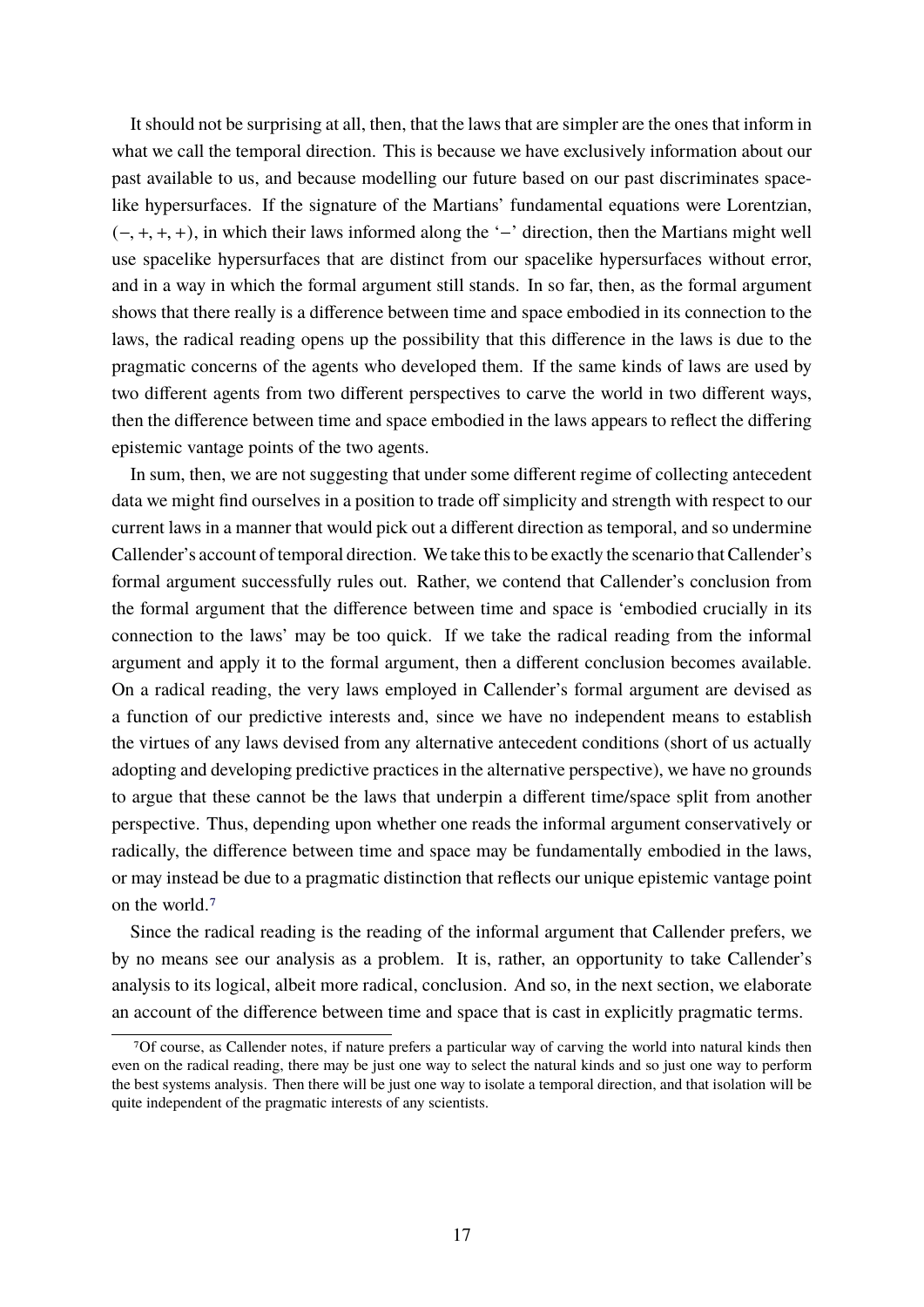## **6 Temporal Perspectivalism**

<span id="page-17-0"></span>Our own view of the distinction between time and space is analogous to the distinction between cause and effect according to causal perspectivalism. Very roughly, causal perspectivalists argue that on an interventionist account of causation—in which we say that A is a cause of B if and only if doing A is an effective means of bringing about B [\(Woodward](#page-23-2) [\[2003\]](#page-23-2))—the distinction between cause and effect can be reduced to an agent's perspective [\(Price](#page-22-7) [\[2007\]](#page-22-7); [Ismael](#page-22-8) [\[2016\]](#page-22-8)). According to causal perspectivalism, the distinction is built upon the deliberative stance of an agent towards the manipulable parts of the world, which is tied directly to an agent's epistemic vantage point. By definition, one can only deliberate to bring about unknown events, so a change in epistemic perspective can lead to a change in deliberative stance towards the world—the facts about what causes what vary accordingly. Causal perspectivalism allows for two agents to disagree about what causes what, and for that disagreement to be a no-fault disagreement. Each agent is correct, given their agentive outlook. It also allows for agents similarly placed to agree about the causal facts, so long as they occupy a broadly similar agentive perspective. Since, as it turns out, we all happen to occupy the same epistemic perspective on the world, we all generally agree about causal facts.

An analogous view is available regarding the difference between time and space. Temporal perspectivalism aims to reduce the difference between time and space to the agent's perspective.[8](#page-17-1) A basic version of the view can be stated as follows:

**Temporal perspectivalism:** *t* is a temporal direction for an agent *a* iff *t* is the direction along which the most useful determinations can be made, from *a*'s perspective.

We can further sharpen temporal perspectivalism by drawing on the discussion of causal perspectivalism by [Ismael](#page-22-8) ([\[2016\]](#page-22-8)). Ismael offers a broad distinction between a semantic version of causal perspectivalism and a frame-dependent version of the view. According to the semantic version of causal perspectivalism, the difference between cause and effect is to be understood in terms of some implicit or explicit contextual parameter in our semantics for causal talk. The strongest version of this view is the one where 'cause' is an indexical like 'I' and so the truth conditions for 'x causes y' make explicit reference to the context of an observer, in the same way that the truth conditions for 'I' involve a function from a context (usually a centred world) to a proposition or truth-value for a proposition. The frame-dependent view, by contrast, is not primarily a thesis about semantics. The idea is that there is some invariant fundamental structure in the world that is independent of any perspective. We then carve the invariant structure into cause and effect based on our idiosyncratic epistemic constraints and limitations concerning that structure. Thus, what is classified as a cause for one being, may be an effect for another being who has a different epistemic outlook on the world. This is roughly

<span id="page-17-1"></span><sup>8</sup>We know of two places where vaguely similar ideas have emerged. In the foundations of physics [Rovelli](#page-22-9) ([\[2017\]](#page-22-9)) argues that the arrow of time could be perspectival. More relevantly, [Massimi](#page-22-10) ([\[2018\]](#page-22-10)) refers explicitly to perspectivalism in the better best systems account. However, the origin of Massimi's perspectivalism is the differing of scientific virtues across different scientific communities, whereas the origin of the perspectivalism we emphasise is the epistemic limitations of agents embedded in spacetime.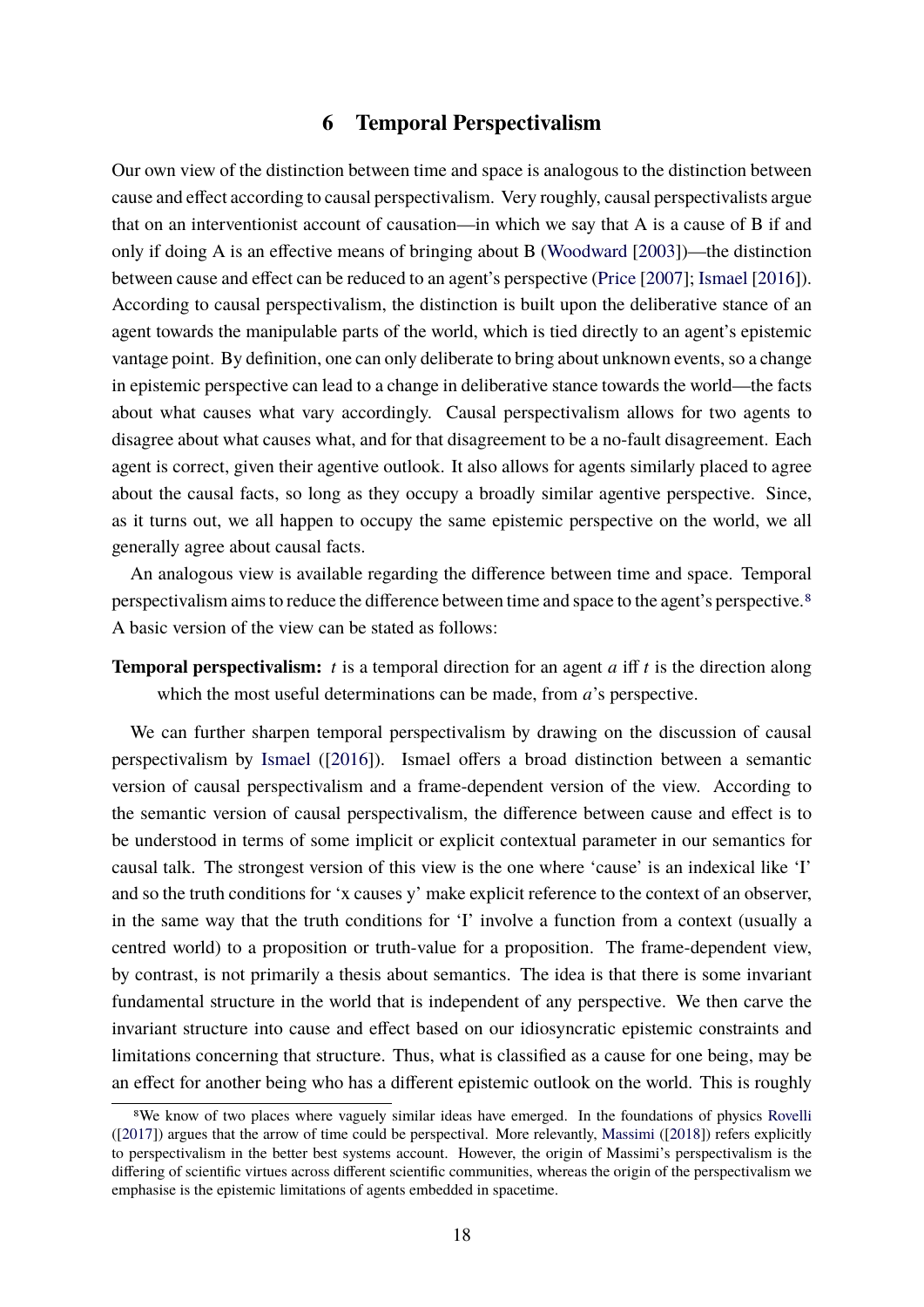analogous to the way in which, with respect to simultaneity, there is an invariant structure—a spatiotemporal manifold—that one can carve into hyperplanes of simultaneity depending on one's relative state of motion. There are many equally good ways to do the carving, and no fact of the matter about who is 'right'. Similarly, in the causal case, there are many equally good ways to carve the world into cause and effect and no fact of the matter about who is 'right'.

The version of temporal perspectivalism we are offering here is not a semantic thesis about temporal discourse. Rather, it is analogous to Ismael's frame-dependent version of causal perspectivalism. As in the causal case, there is some invariant fundamental structure in the world. We make a distinction in that structure between time and space based on our idiosyncratic epistemic constraints and limitations and our associated predictive concerns. Temporal perspectivalism thus takes as its starting point an agent's epistemic situation. Because the epistemic limitations of different agents constrain the form of the spatiotemporal information that agents will find it natural to gather, agents with varying epistemic limitations may very well treat different directions in the manifold as temporal ones. In so far as these agents disagree, their disagreement will be no fault (as in the causal case). Temporal perspectivalism is also deeply pragmatic: the temporal direction is individuated by useful predictions. We have left 'useful' deliberately vague in order to reflect the fact that agents with different interests, projects, and goals might seek to make different kinds of predictions, and thus may carve the world into time and space differently.

Temporal perspectivalism of this kind is capable of accommodating Callender's insights regarding well-posed Cauchy problems. Because these problems give us a great many useful predictions along a certain direction, we have reason to regard this direction as time. Temporal perspectivalism treats this as a reflection of our particular epistemic vantage point on the world. Given some particular perspective, however, temporal perspectivalism renders the temporal direction uniquely determined.

In this way, temporal perspectivalism exploits another feature of causal perspectivalism: the way that causal perspectivalism informs about the objectivity of the distinction between cause and effect.[9](#page-18-0) This provides temporal perspectivalism with the tools to provide a neat analysis concerning the objectivity of the distinction between time and space. In the causal case, it is perfectly reasonable to refer to some causal relation as 'objective', but such a claim must be understood in a deflationary, epistemic sense: there is a fact of the matter about whether the relation is causal, but only given a separation of the system containing the causal relation into system and environment and a level of grain of description that enables a series of conditions that characterise causation to be met. Both the delineation into system and environment and the level of grain of description are agent-centric specifications and are a function of a particular epistemic perspective on the world.

The same line of reasoning translates to the temporal case: it is perfectly reasonable to refer to the distinction between time and space as 'objective', so long as this is understood in a

<span id="page-18-0"></span><sup>9</sup>The debate concerning the objectivity of the distinction between cause and effect is ongoing. See [\(Menzies](#page-22-11) [and Price](#page-22-11) [\[1993\]](#page-22-11); [Price](#page-22-7) [\[2007\]](#page-22-7), [\[2017\]](#page-22-12); [Woodward](#page-23-3) [\[2007\]](#page-23-3), [\[2009\]](#page-23-4), [\[2016\]](#page-23-5); [Ismael](#page-22-8) [\[2016\]](#page-22-8)).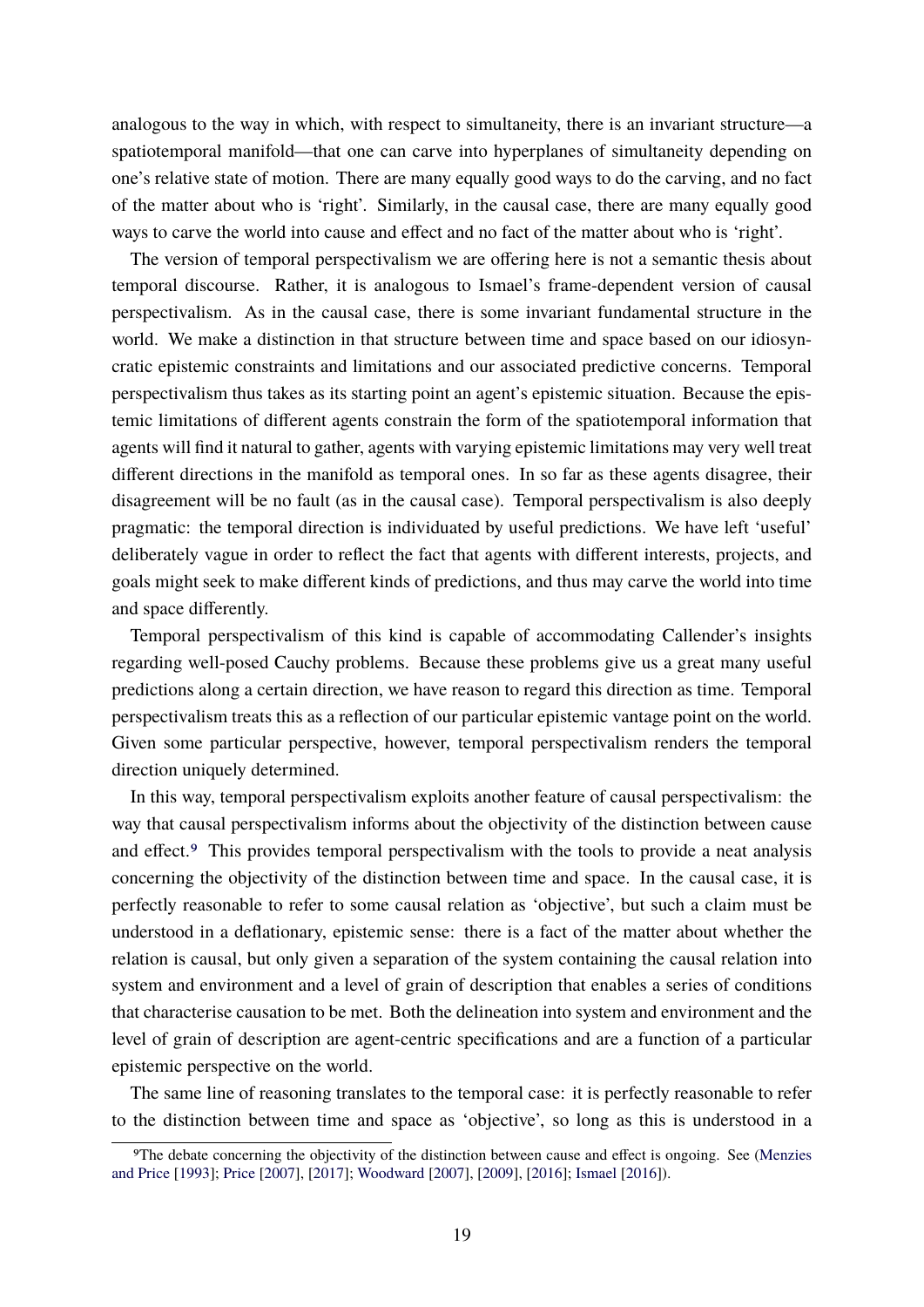deflationary, epistemic sense. It is certainly not the case that such a distinction is subjective in the sense that an agent has some sort of control over the way that the distinction can be made. The distinction is objective in so far as there is a fact of the matter as to what counts as time and space from a particular epistemic perspective. But one should not forget the crucial role played by the epistemic perspective—differing perspectives can plausibly permit differing distinctions. Borrowing the terminology from probability theory we can call the nature of this distinction 'objective epistemic'.[10](#page-19-0) This flavour of objectivity sufficiently extracts the agent perspective out from the objects of scientific inquiry—since all agents engaged in a common scientific practice share the same perspective—for scientific discourse to be meaningful.

To see the basic idea behind temporal perspectivalism, it is useful to consider an example. Recall from [§3](#page-3-0) the toy case we introduced involving continuously varying colour properties to demonstrate the relationship between antecedent data and laws. Recall also our elaboration of the radical reading of Callender's informal argument, in which agents with predictive practices looking 'eastwards' in the manifold could define a time direction orthogonal to our own. We can build a toy model of temporal perspectivalism by combining these two examples. Consider the two-dimensional colour space, Figure [3,](#page-20-0) depicting saturation on the *x*-axis and hue on the y-axis. Looking along any line parallel to the y-axis, the points along such a line depict a sequence of continuously varying tones of colour at constant saturation. Looking along any line parallel to the *x*-axis, the points along such a line depict a sequence of continuously varying saturations of constant tone. Both sequences have a natural linear ordering and can be described as smooth functions over a natural set of variables—frequency in the former case and intensity (at pure wavelength) in the latter.

Imagine now two sets of agents in this world,  $H$  and  $S$ , with differing epistemic constraints. The first set,  $H$ , just happen to remember, and build records of, events (saturation–hue pairs) one side of a boundary parallel to the *x*-axis, and evolve towards and predict the array of events to the other side of the boundary—say, parametrising changes in hue. The second set,  $S$ , by contrast, happen to remember, and build records of, events (hue–saturation pairs) one side of a boundary parallel to the y-axis, and evolve towards and predict the array of events to the other side of the boundary—say, parametrising changes in saturation. Due to the nature of their respective interests—a function of their *de facto* situations—both H-scientists and S-scientists develop functional laws that take natural variables from the boundaries characterising their respective epistemic limitations (demarcating what is known to them from what is unknown) and generate predictions concerning the events they will soon encounter. Thus,  $H$  develop PDEs that model the 'hue field',  $\phi_h$ , as a function of the parameter  $t_h$ ,  $f_H(\phi_h(t_h), \frac{\partial \phi_h}{\partial t_h})$ , which happen to inform in the direction parallel to the y-axis, and  $S$  develop PDEs that model the 'saturation field',  $\phi_s$ , as a function of the parameter  $t_s$ ,  $f_S(\phi_s(t_s), \frac{\partial \phi_s}{\partial t_s})$ , which happen to inform in the direction parallel to the *y* avis. Provided these laws have the right sent of formal properties, seek of  $\partial t$ parallel to the *x*-axis. Provided these laws have the right sort of formal properties, each of  $H$ 

<span id="page-19-0"></span> $10$ [Callender](#page-22-0) ([\[2017\]](#page-22-0), pp. 153–4) gets close to this position concerning the objectivity of the distinction between time and space when he says 'given certain standards of strength, a given direction on M objectively is or isn't temporal'. Understanding this sort of 'conditional' objectivity under the guise of temporal perspectivalism permits us to see his distinction as a case of an objective epistemic feature of the world.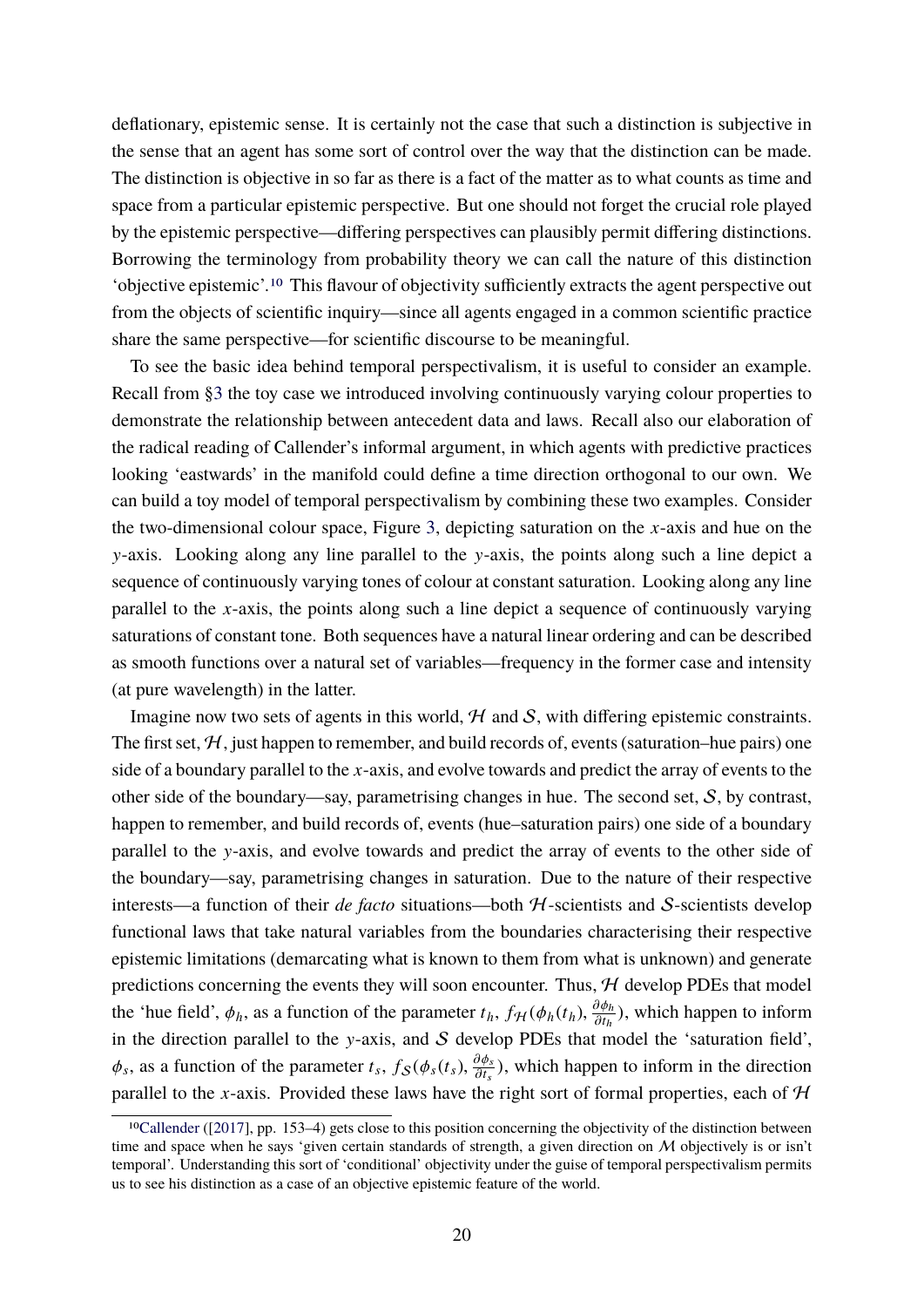<span id="page-20-0"></span>

Figure 3: Two continuously varying quantities that can be used to develop differential equations from two different perspectives.

and  $S$  will conclude that the direction in the manifold in which their laws describe evolution is 'special'.

According to temporal perspectivalism,  $H$  and  $S$  thus carve the world into spatial and temporal dimensions in different ways. Each will focus on the direction in which their predictive practices are oriented,  $H$  treating directions parallel to the y-axis as temporal, and parallel to the *x*-axis as spatial, S, treating directions parallel to the *x*-axis as temporal, and parallel to the y-axis as spatial. The predictive asymmetry between hue and saturation depends entirely on the agents, and the knowledge that the agents happen to have about the surrounding space (that is, their 'past'). Moreover, to *H* the 'natural kind' characterised by  $\phi_s$  is going to look grotesquely nonlocal, and to S the 'natural kind' characterised by  $\phi_h$  is going to look grotesquely nonlocal. Nonetheless, it is plausible that  $H$  and  $S$  devise physical theories that share a common mathematical core, or even the very same PDEs describing evolution, given that they are both engaged in a predictive practice that is sensitive to a particular kind of linearly ordered structure in the world.

In this broad way, the toy model is compatible with the radical reading of Callender's formal argument. The relationship between  $H$  and  $S$  is of the same sort as between us and Callender's Martians. The choice of natural kinds, in the current toy example, is the choice associated with choosing the 'hue field' or the 'saturation field' as the object of scientific inquiry, and reflects the choice of natural kinds at the heart of establishing the most efficient and informative algorithms according to Callender's best systems account; and what underlies that choice is the agent perspective. But while the toy model, and the broad picture that we are offering,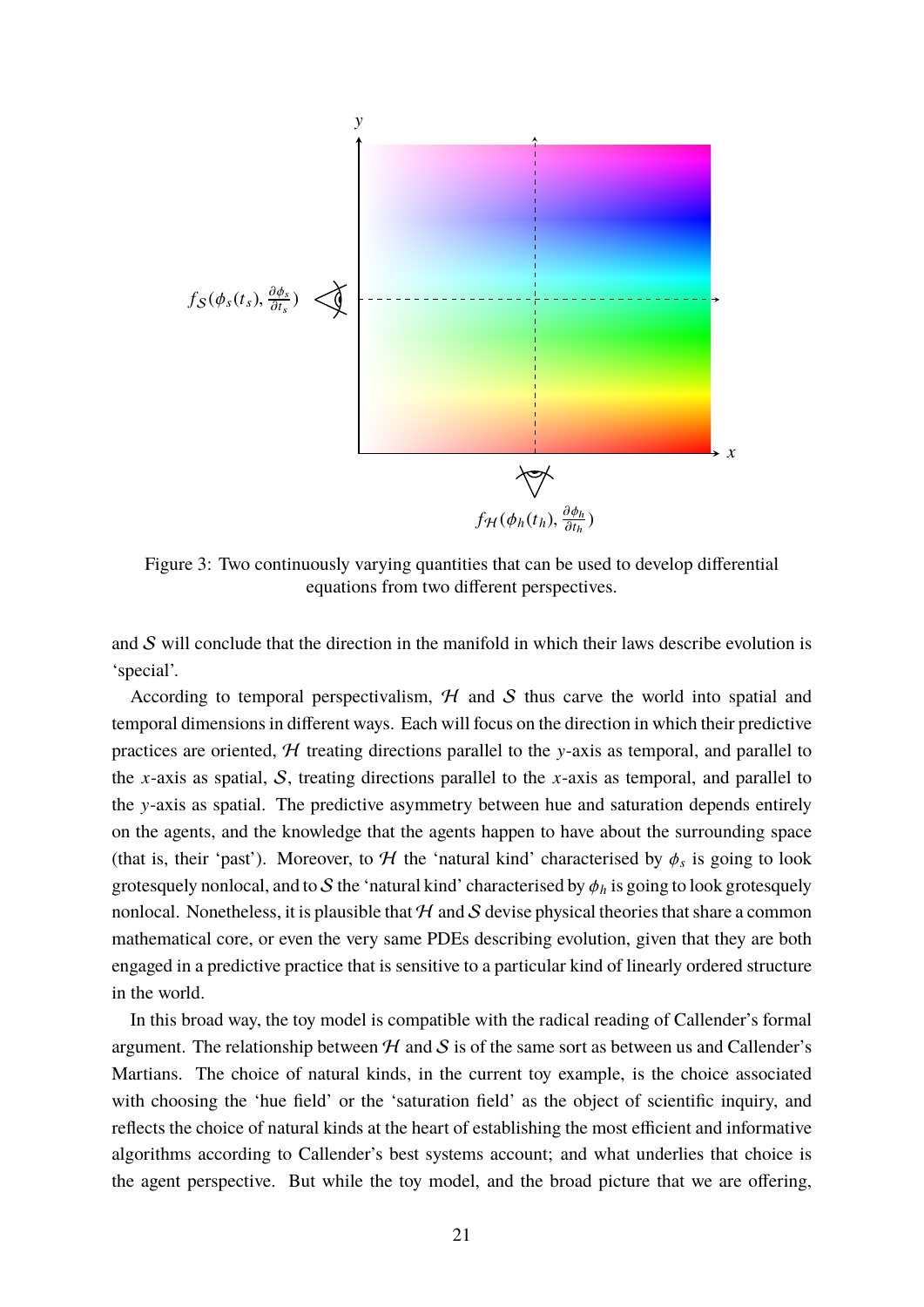is compatible with the radical reading of Callender's view, it is at odds with the conservative reading. The difference between time and space is a purely pragmatic difference on our view; it is not written into an existing metric signature that is then fed into a best systems account. There are, rather, just two different properties distributed differently that lead to two different ways of developing a theoretical account of the world.

# **7 Final Thoughts**

<span id="page-21-0"></span>Temporal perspectivalism turns the issue on its head. Rather than starting from a distinction between time and space and then constructing a scientific practice to track that pretheoretic distinction, we allow the distinction to fall out of whatever our most successful scientific practices happen to be. Notice that, in so far as our current scientific practice is concerned, it is business as usual. Science can continue to produce predictions in the temporal direction, and to even imbue that direction with interesting properties. Notice also that it is relatively straightforward to determine which is the temporal and which is the spatial direction. Roughly: see what a range of agents that share an epistemic perspective are doing when they manage to carry out successful predictive practices and go from there. Such a view avoids the difficulty of unbinding the features of time that make it the great informer from those features that are merely a function of our special epistemic vantage point in spacetime. On our view, these are two sides of the same coin: time is the great informer precisely because of our special epistemic perspective, which informs who we are as agents.

## **Acknowledgements**

For useful discussion and comments we would like to thank Sean Gryb, Alistair Wilson, Ken Wharton, Magdalena Zych, and the audience at the University of Sydney Philosophy Department's Current Projects Seminar. We would also like to thank Sara Linton, Esq. of 'Entitled Consulting' for key advice in developing the title of this paper. SB acknowledges support from the University of Western Australia and the Australian Government through the Australian Research Council (DE180100414 and DP180100105). PWE acknowledges support from the University of Queensland, the Templeton World Charity Foundation (TWCF0064/AB38), and the Australian Government through the Australian Research Council (DE170100808).

> *Sam Baron Department of Philosophy University of Western Australia Western Australia, Australia samuel.baron@uwa.edu.au*

*Peter W. Evans School of Historical and Philosophical Inquiry*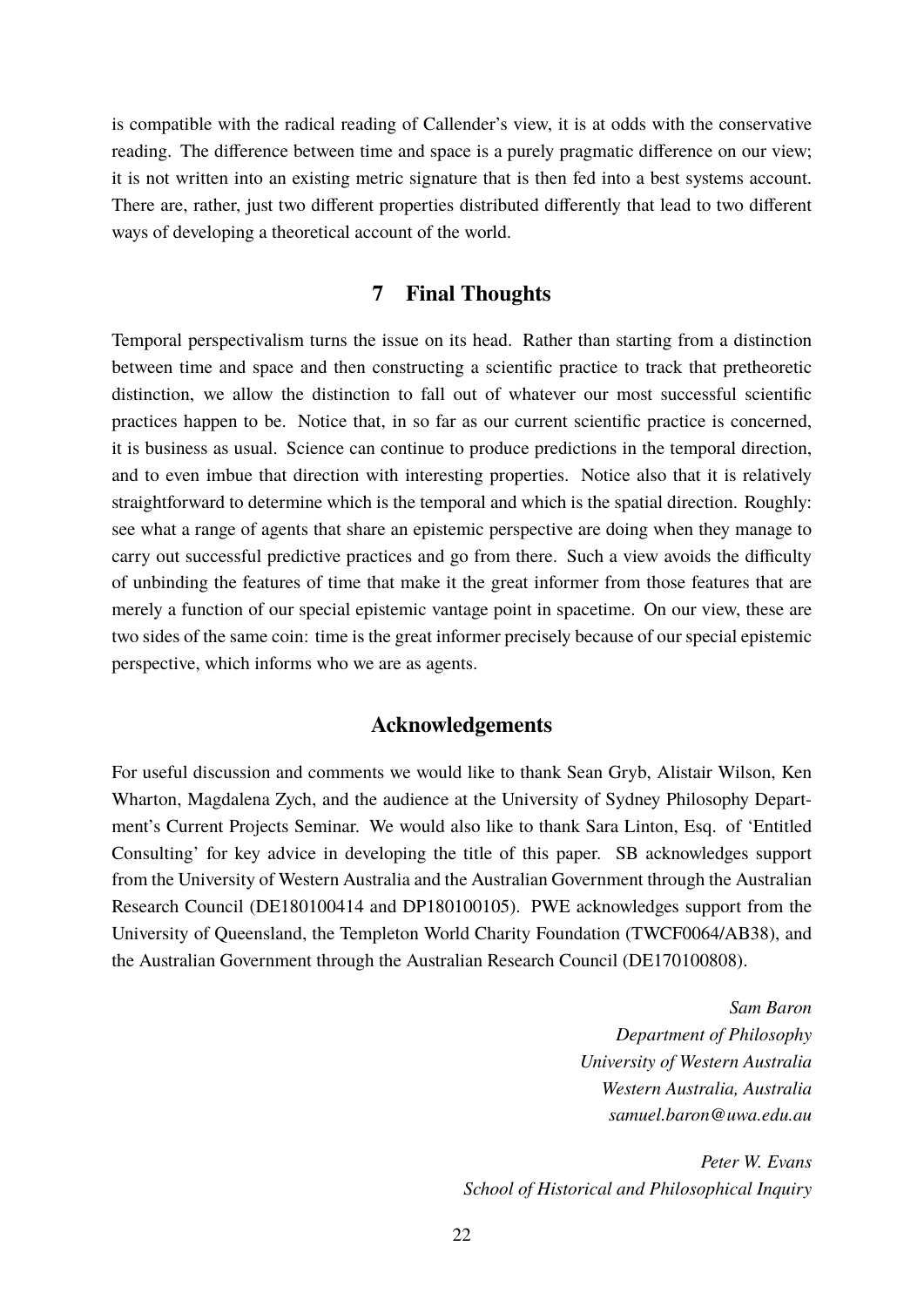*University of Queensland Queensland, Australia p.evans@uq.edu.au*

### **References**

<span id="page-22-0"></span>Callender, C. [2017]: *What Makes Time Special?*, Oxford: Oxford University Press.

- <span id="page-22-4"></span>Callender, C. and Cohen, J. [2010]: 'Special Sciences, Conspiracy and the Better Best System Account of Lawhood', *Erkenntnis*, **73**(3), pp. 427–47.
- <span id="page-22-3"></span>Cohen, J. and Callender, C. [2009]: 'A Better Best System Account of Lawhood', *Philosophical Studies*, **145**, pp. 1–34.
- <span id="page-22-6"></span>Geroch, R. [2011]: 'Faster Than Light?', in M. Plaue, A. D. Rendall and M. Scherfner (*eds*), *Advances in Lorentzian Geometry: Proceedings of the Lorentzian Geometry Conference in Berlin*, vol. 49, Providence, RI: American Mathematical Society, pp. 59–70.
- <span id="page-22-8"></span>Ismael, J. [2016]: 'How do causes depend on us? The many faces of perspectivalism', *Synthese*, **193**, pp. 245–67.
- <span id="page-22-1"></span>Lewis, D. [1983]: 'New work for a theory of universals', *Australasian Journal of Philosophy*, **61**(4), pp. 343–77.
- <span id="page-22-2"></span>Lewis, D. [1994]: 'Humean Supervenience Debugged', *Mind*, **103**, pp. 473–90.
- <span id="page-22-10"></span>Massimi, M. [2018]: 'A Perspectivalist Better Best System Account of Lawhood', in W. Ott and L. Patton (*eds*), *Laws of Nature*, New York: Oxford University Press, chap. 8, pp. 139–57.
- <span id="page-22-11"></span>Menzies, P. and Price, H. [1993]: 'Causation as a Secondary Quality', *The British Journal for the Philosophy of Science*, **44**(2), pp. 187–203.
- <span id="page-22-7"></span>Price, H. [2007]: 'Causal Perspectivalism', in H. Price and R. Corry (*eds*), *Causation, Physics, and the Constitution of Reality: Russell's Republic Revisited*, Oxford: Oxford University Press, chap. 10, pp. 250–92.
- <span id="page-22-12"></span>Price, H. [2017]: 'Causation, Intervention and Agency: Woodward on Menzies and Price', in H. Beebee, C. Hitchcock and H. Price (*eds*), *Making a Difference: Essays on the Philosophy of Causation*, Oxford: Oxford University Press, chap. 5, pp. 73–98.
- <span id="page-22-9"></span>Rovelli, C. [2017]: 'Is Time's Arrow Perspectival?', in K. Chamcham, J. Silk, J. D. Barrow and S. Saunders (*eds*), *The Philosophy of Cosmology*, Cambridge: Cambridge University Press, chap. 14, pp. 285–96.
- <span id="page-22-5"></span>Schrenk, M. [2014]: 'Better Best Systems and the Issue of CP-Laws', *Erkenntnis*, **79**, pp. 1787–99.